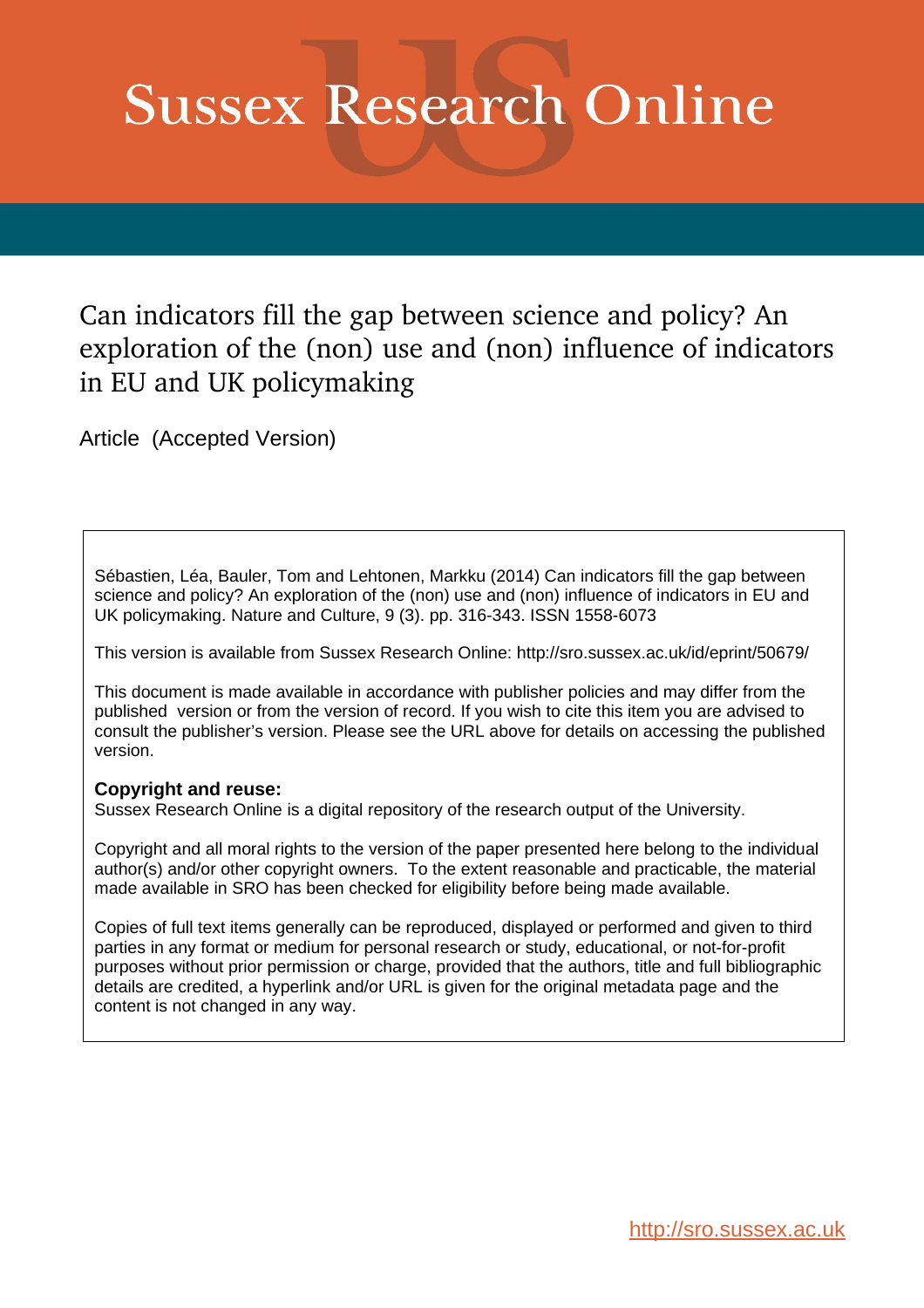# **Can Indicators Bridge the Gap between Science and Policy? An Exploration into the (Non)Use and (Non)Influence of Indicators in EU and UK Policy-Making**

Léa Sébastien, Tom Bauler, and Markku Lehtonen

## **Abstract**

This article examines the various roles that indicators, as boundary objects, can play as a science-based evidence for policy processes. It presents two case studies from the EU-funded POINT project that examined the use and influence of two highly different types of indicators: composite indicators of sustainable development at the EU level and energy indicators in the UK. In both cases indicators failed as direct input to policy making, yet they generated various types of conceptual and political use and influence. The composite sustainable development indicators served as "framework indicators", helping to advocate a specific vision of sustainable development, whereas the energy indicators produced various types of indirect influence, including through the process of indicator elaboration. Our case studies demonstrate the relatively limited importance of the characteristics and quality of indicators in determining the role of indicators, as compared with the crucial importance of "user factors" (characteristics of policy actors) and "policy factors" (policy context).

**Keywords:** boundary objects, energy, evidence, policy, role of knowledge, sustainability

#### **Introduction**

The past couple of decades have seen a multiplication of environmental and sustainability indicators designed to improve the evidence base for policy-making and to bridge the perceived gap between analysis and action—between science and policy. However, it is uncertain to what extent indicators have actually delivered on this promise. Indicator producers are often frustrated at what they see as scarce, erroneous, selective, and opportunistic use of indicators by policy makers (e.g., Grupp and Schubert 2010). Yet, intended indicator users continue to call for the development of more and better indicators. While a simplification of the complex processes of coproduction between science and policy (Jasanoff 1987), the perception of a "gap" between science and policy is illustrative inasmuch as it highlights two alternative approaches to improving indicator work at the science-policy interface: producing new—supposedly better—indicators, or enhancing the uptake and integration of existing indicators in the policy process.

Research in this area has overwhelmingly concentrated on the former objective of developing new indicators and improving the technical quality of the existing ones (e.g., Ritz et al. 2009). Even initiatives entailing, for example, participatory "end-user validation" of indicator quality (Meul et al. 2009) have given little attention to the fate of indicators in policy-making and their role as evidence. Hence, we still know little about how and why policy makers, stakeholders, and citizens use indicators and, more importantly, whether and in which ways indicators actually influence policy and society.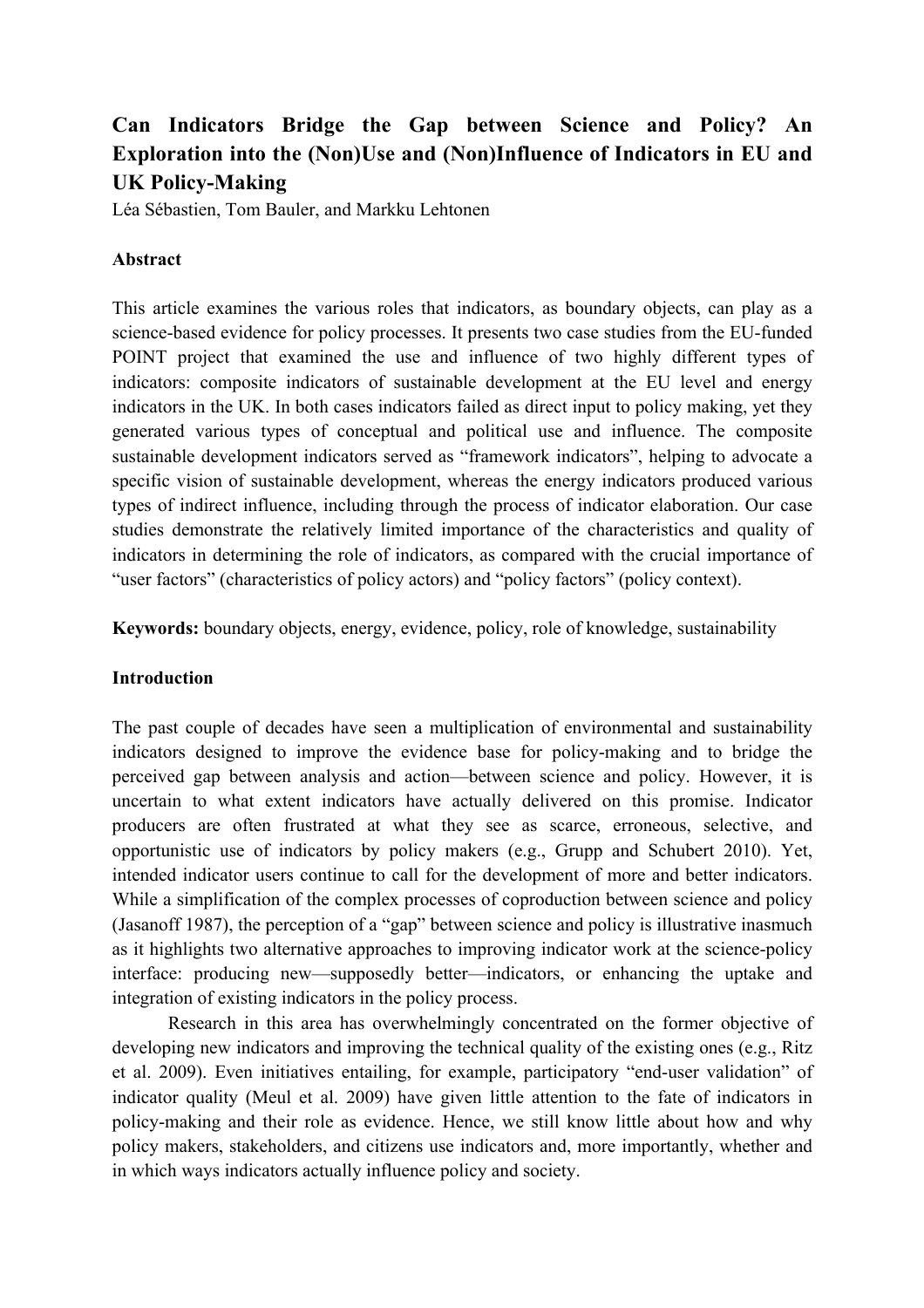The European Union (EU)–funded research project POINT (Policy Influence of Indicators)<sup>1</sup> examined the roles that environmental and sustainability indicators play (or indeed, fail to play) in policy making in different countries, in different sectors, and at various levels of governance. In contrast with the dominant rationalistic approaches to the analysis of indicators, the project sought to examine the various indirect ways in which indicators exert their influence. This article presents two of the POINT case studies—the composite indicators of sustainable development (SDI-Cs) in the EU and the UK Energy Sector Indicators (ESIs). Composite indicators typically aggregate diverse types of information in order to facilitate communication to various publics and to compare performance across policies, sectors, or countries. Sectoral indicators are usually targeted at a specific set of policy makers and designed to monitor progress in an individual sector.

The article is structured as follows. After this introduction, the second section presents the theoretical framework for analyzing the roles of indicators in policy making, distinguishing between the concepts of "use" and "influence" of indicators, and outlining a series of factors that can help to explain these roles. The third section applies this framework for analyzing our two case studies. The last section compares the cases and discusses our results in the light of generic patterns of indicator use and influence.

#### **The Framework**

#### *Indicators as Boundary Objects*

Indicators have been defined as "variables that summarise or otherwise simplify relevant information, make visible or perceptible phenomena of interest, and quantify, measure, and communicate relevant information" (Gallopin 1996: 108). The underlying assumption is that of "indication", that is, assessing a phenomenon that is not directly measurable (e.g., biodiversity or sustainability) through a limited set of measurable parameters (Turnhout 2009: 403). Unlike many other knowledge types, notably data and statistics, indicators are based on an underlying conceptual framework, which anchors indicators in theory, establishes a logic to the selection of indicators, and provides the supporting technical definitions, metrics, and linkages, thereby situating an individual indicator within a broader network of information (Gudmundsson 2003: 4; Pintér et al. 2005: 16). Often indicators are also based on a utilization framework that defines the intended functions of the indicators for example, information, monitoring, or control (Gudmundsson 2003: 4). As a way of operationalizing the concept of evidence-based policy, indicators are expected to serve multiple functions, in particular communication and awareness raising, monitoring and evaluation of performance, early warning, political advocacy, control and accountability, and improved quality of decisions. Whichever the primary objective, indicators are expected to simplify and facilitate communication by reducing ambiguity (Hardi and Zdan 1997; McCool and Stankey 2004: 295).

These expectations of indicator functions are habitually rooted in a rationalistic and linear conception of the *instrumental* role of science-based knowledge in policy making, entailing the assumption that more efficient and rational policy processes will automatically follow as robust, data-driven, objective, and value-free evidence is made available for policy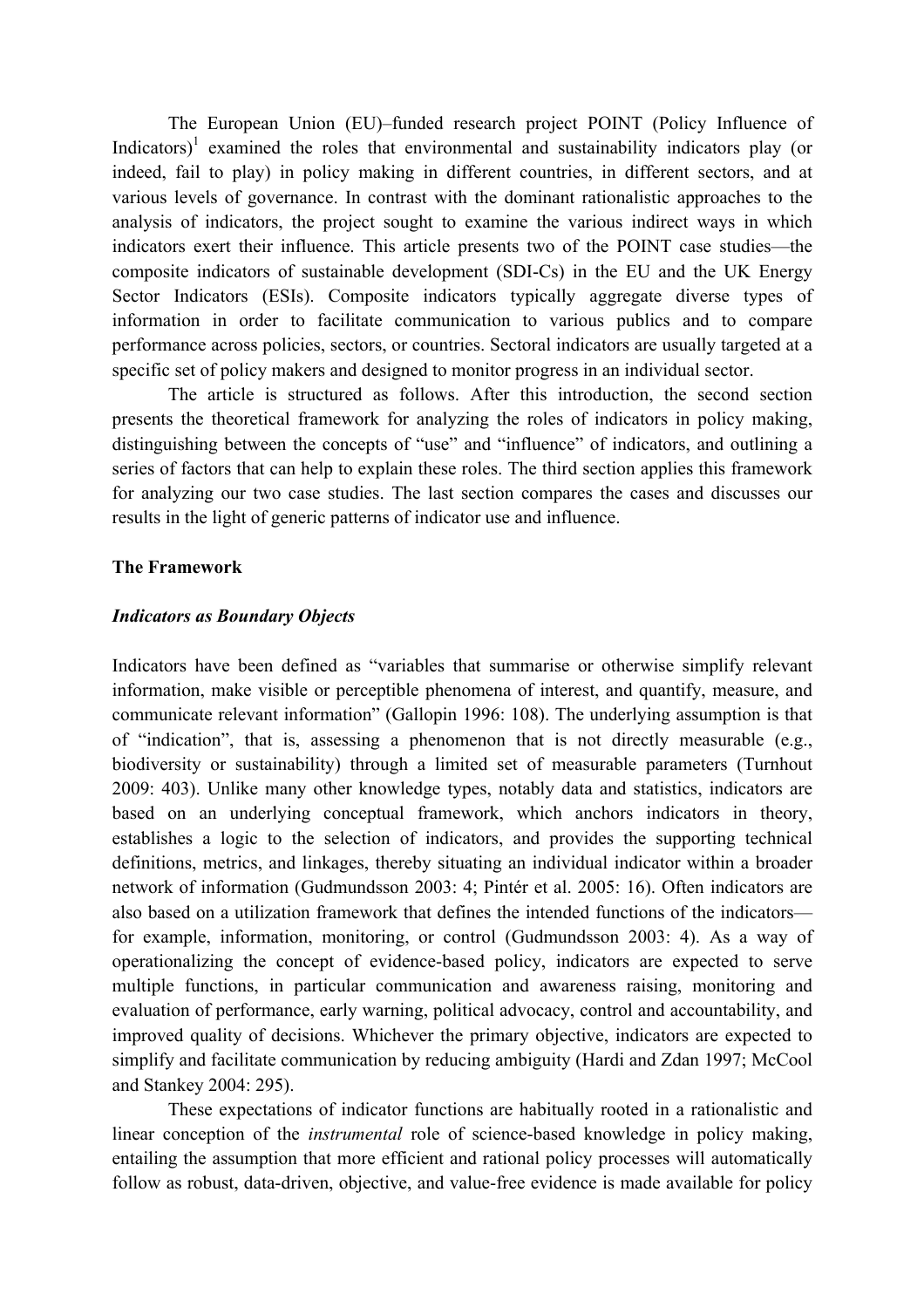makers in a simplified, synthesized format, translated into policy makers' language. $2$  The underlying logic is one of better information (because both robust and simple) for better decisions (because effective and efficient). The linear model still prevails as the main narrative in policy practice (Owens et al. 2004; Adelle et al. 2012), even though research on knowledge use (e.g., Vedung 1997; Weiss 1977; 1999) has repeatedly demonstrated that knowledge seldom plays such a straightforward role in policy making, but far more often interacts with policies through indirect and largely unforeseen pathways, for instance, by gradually shaping frameworks of thought or by serving as ammunition in political battles.

As a form of evidence, indicators have been conceptualized as boundary objects (Jasanoff 1987; Turnhout 2009), potentially able to mediate between different categories of policy actors, or "social worlds" (Star 2010), such as—to simplify—science, policy, and society (Bauler 2012). While boundaries serve essential functions (Bauler 2012: 42), they become dysfunctional when they develop into knowledge gaps, notably between science and policy, that is, "analysis" and "action". Each category of policy actors relies on its own mode of organization, norms, conventions, and habitus in terms of information production and use. As a specific form of translated, synthesized, conventionalized information, indicators can help to bridge the boundaries between different types of policy actors (Turnhout 2009: 403).

The potential effectiveness of indicators as "boundary objects" in connecting science and policy stems from their flexibility, ambiguity, and even vagueness, which allows them "to have meaning in both social worlds, and stable enough to travel back and forth between them" (Turnhout 2009: 405). Such flexibility entails the perception of indicators simultaneously as objective, exact, and scientifically robust information and as partly subjective, directly policy-relevant, and tailor-made evidence. Hence, a boundary object can be tailored to local disciplinary work within a single community or "social world", but it can nevertheless retain a common identity across settings (ibid.). Boundary objects allow groups to work together without consensus, in a continuous process of tacking back and forth between the vague and the more tailor-made forms of the object (Star 2010: 604–605).

As Star (ibid.: 613–614) notes, "people (often administrators or regulatory agencies) try to control the tacking back-and-forth, and especially, to standardize and make equivalent the ill-structured and well-structured aspects of the particular boundary object." The institutionalization of an indicator often entails the appropriation of both the calculus and publication of the indicator by administrations (typically by statistical offices). In such processes, indicators cease to operate as boundary objects, hence potentially generating new residual categories, communities of practice of "others" or "outsiders" (ibid.: 615), which do not fit within the established institutionalized and standardized frame.

Whether indicators actually fulfill their potential as boundary objects is an empirical question, and depends on the interplay between the social worlds that the indicator is designed to connect. This article will examine boundary work in two different case study contexts. The starting hypothesis for our analysis was that the shape of this boundary work exhibits notable similarities across different policy contexts and across types of indicators. The next section presents the framework used for examining the use and influence of indicators at the interface between policy and science. The framework first distinguishes between the different types of use and influence of indicators in policy processes, and then identifies the factors that help to explain and understand such use and influence.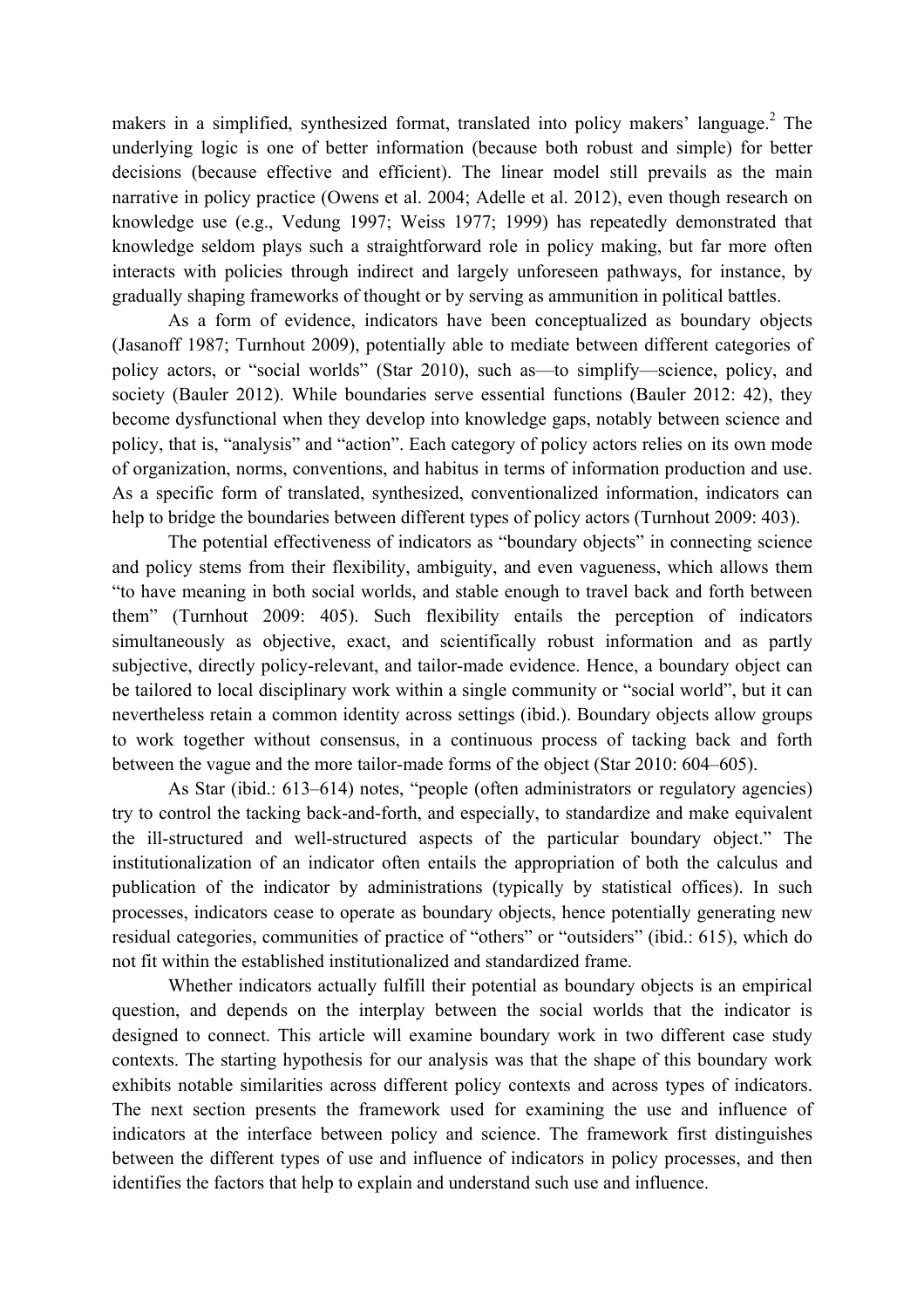#### *Distinguishing Between the "Use" and "Influence" of Indicators*

We distinguish between the "use" and the "influence" of indicators. The distinction is grounded in a series of attempts (e.g., Knott and Wildavsky 1980; Rich and Oh 2000; Henry and Mark 2003; Boulanger 2007) to describe the interactions between information and policy as an "information pathway" comprising a set of stages (e.g., the existence, accessibility, collection, uptake, digestion, use, influence, impact, and discard of information). We chose to simplify the analysis by reducing the stages to two: indicator use by various governmental and nongovernmental policy actors in the two social worlds of "science" and "policy"; and indicator influence during the policy processes.

"Use" denotes the concrete act of handling the indicators in a policy context, whereas "influence" refers to the impact on policy processes at any moment in the indicator production and utilization chain. Indicator influence occurs through dialogue and argumentation (Valovirta 2002), either through "process use" (Patton 1998; Forss et al. 2002)—that is, social learning, networking, and increased focus and motivation among policy actors involved in indicator development (Mickwitz and Melanen 2009)—or as a consequence of the release of the final indicator or indicator set. While "use" traces back the objectives, intentions, and strategies pursued by actors handling the indicator (including those developing the indicator), "influence" reflects the ways in which indicators interact with policy-making.3

Indicator influence can concern the targeted policy or broader processes in society, such as the operation and shape of administrative structures and democratic institutions. It can entail new or reconfirmed decisions and actions, shared understandings, networking among policy actors, or changes in the legitimacy of policy actors (Valovirta 2002; Henry and Mark 2003; Lehtonen 2005). However, both indicator use and influence may differ from what was expected. Indicators might be designed, for instance, to monitor the evolution of a particular variable (say, the share of wind power in electricity generation) aimed at measuring policy performance (in promoting the production of renewable energy). Yet, the publication and use of wind energy indicators might fuel discussion on the desirability and harmful effects of wind parks, an outcome potentially at odds with the objectives of the wind power advocates.

We distinguish three types of indicator use and influence: instrumental, conceptual, and political. While *instrumental* use and influence entail indicators as direct input to policy making, *conceptual* use and influence occur when indicators help to constitute a broad information base for decisions by shaping conceptual frameworks, mostly through dialogue, public debate, and argumentation, thus resulting in "enlightenment" (Weiss 1999).<sup>4</sup>

Indicators can also generate overtly *political* use and influence. This can entail symbolic use and influence, where knowledge creation is a substitute for action or a delaying tactic (Vedung 1997; Ortega-Cerdà 2005). Indicators can serve as "strong justification" (Stirling 2006) by helping to justify predetermined positions and to persuade various actors about the qualities of policy plans that are already well on their way toward implementation (Hezri and Dovers 2006). Some types of indicator use have been framed as "misuse", involving, for instance, distortion or omission of significant elements (Grupp and Schubert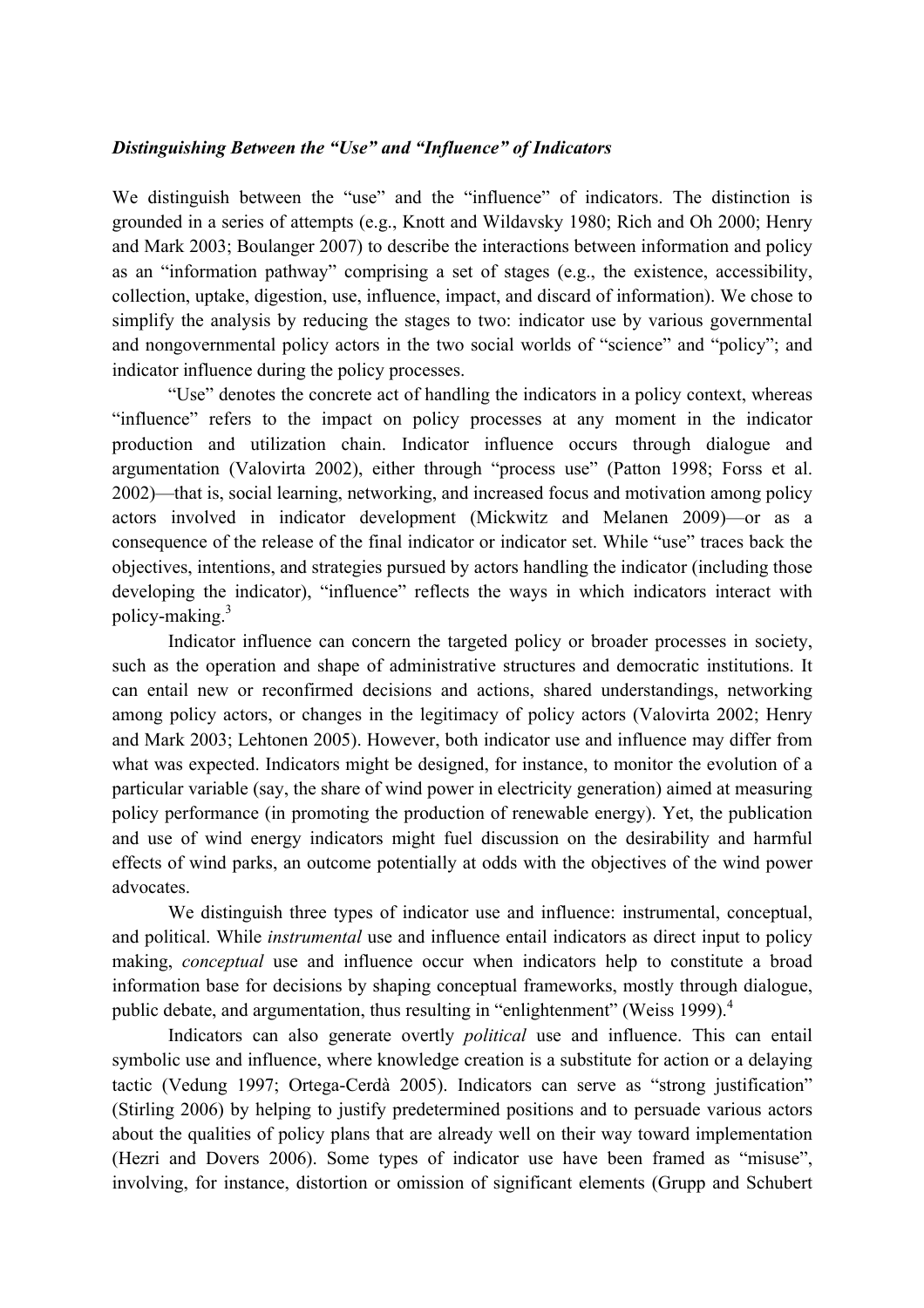2010: 76). However, in the form of "weak justification" (Sitrling 2006), this type of political use and influence can also constitute an essential source of democratic legitimacy, or a form of advocacy for socially progressive objectives such as sustainable development (Parris and Kates 2003). Terms such as "misuse" and "shared concepts" are not neutral, and beg the question of who is to determine what counts as "misuse" and who defines the "shared concepts".

The perspective drawing a distinction between use and influence as described above partly calls into question Turnhout's (2009) claim that to be effective as boundary objects, indicators must rely on classifications that have become "invisible" and unquestioned. If the shape and framing of indicators are contested, indicators would be rejected and thereby fail to fulfill their function as boundary objects. However, this conceptualization seems to downplay those forms of political and conceptual influence that stem from disagreement, argumentation, contestation, and even protest. Controversies over, for instance, the proper definitions of indicators may not promote policy consensus, but they can crucially shape the perceptions and identities of the actors involved. The use of consensual indicators may indeed strengthen the prevailing framings and status quo rather than trigger change. Conversely, even when an indicator or an indicator set is not actively used, the classifications and framings embodied in the indicator system often exert significant influence.

## *Factors That Help to Explain the Use and Influence of Indicators*

The second part of our analytical framework consists of the factors that could help explain patterns of use and influence. We build on Pregernig's (2000) typology of three factors governing knowledge uptake: the information itself (indicator factors), the knowledge and experience of the receiver (user factors), and the external settings (policy factors).

*Indicator factors* include the quality<sup>5</sup> of the indicators. *User factors* consist of the "repertoires" of the actors involved in indicator production and use.<sup>6</sup> At the individual level, repertoires can be conceptualized as "stabilised ways of thinking and acting" (van der Meer 1999: 390) governing, for instance, the individual choices among the information available and the ways in which an actor positions him- or herself in relation to an indicator or indicator development process (Hezri and Dovers 2006). At the collective level, repertoires relate to the "stabilised codes, operations and technology" (van der Meer 1999: 390)—in our case, for instance, the degree to which the use and production of indicators is part of an organization's operational routines. Particularly crucial is the match between the implicit or explicit conceptual model underpinning an indicator and the repertoires of the users involved (Turnhout 2009): to what extent does the framing of reality inherent in an indicator correspond with the framings held by the policy actors? *Policy factors* denote the "metasetting" within which indicators are produced and used. These include the long-term framework conditions, the short-term shifts in governing coalitions, and the characteristics of the policy issues at stake (Sabatier 1987).

Indicator, user, and policy factors are interdependent and partly overlapping. Their meaning varies according to the place in which an actor situates him- or herself along the continuum between the two opposite framings, described by Rametsteiner et al. (2011) as the "knowledge-production" and the "norm-creation" perspectives. The former emphasizes the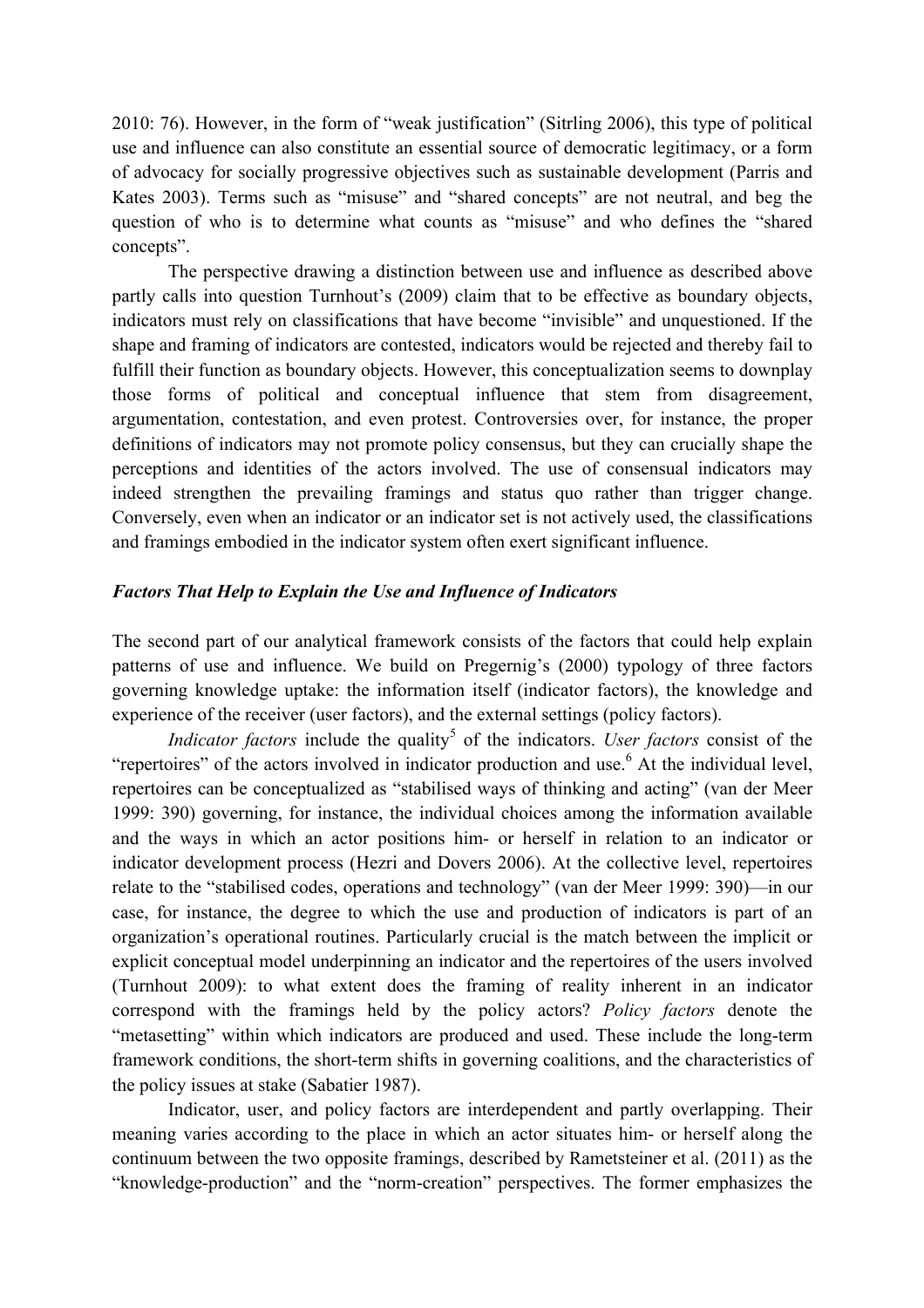search for scientific, technical, objective knowledge—and, by implication, portrays indicators as objective data—while the politically driven "norm-creation" perspective stresses the balancing of norms, values, and interests in indicator work. The former framing would place indicator factors at the heart of the analysis, whereas the latter would emphasize the policy factors. According to Rametsteiner et al., both perspectives often downplay the normative dimension of indicator development: the science-driven perspective adheres to a strict separation of science and policy, while the norm-creation approach tends to forget the normative aspects involved in knowledge creation (ibid.: 62).

Combining the two categorizations results in a simple matrix describing the ways in which the three factors combine to shape the degree to which an indicator is used and influences policy instrumentally, conceptually, or politically. The matrix in table 1 should be read in the first instance by its columns: once a particular type of use or influence—or its absence—has been identified in a given policy situation, explanations can be sought at the three levels of indicator, user, and policy factors described above.

|                          | <b>Use and Influence</b> |            |                  |  |
|--------------------------|--------------------------|------------|------------------|--|
|                          | <i>Instrumental</i>      | Conceptual | <b>Political</b> |  |
| <b>Indicator factors</b> |                          |            |                  |  |
| <b>User factors</b>      |                          |            |                  |  |
| <b>Policy factors</b>    |                          |            |                  |  |

Table 1: Theoretical framework.

Table 2 presents the two highly different sets of indicators that we examined in our case studies. The EU SDI-Cs are highly aggregated, inherently cross-sectoral, and aimed at awareness raising and communication. The UK ESIs, in turn, are far more disaggregated, limited to one sector, and aimed mainly at monitoring progress.

| for sustainable<br><i>Composite indicators</i>                                                                                               | <b>UK Energy Sector Indicators (ESIs)</b>                                                                                                    |  |  |
|----------------------------------------------------------------------------------------------------------------------------------------------|----------------------------------------------------------------------------------------------------------------------------------------------|--|--|
| development (SDI-C)                                                                                                                          |                                                                                                                                              |  |  |
| Social sphere: main focus of analysis on the                                                                                                 | Four headline indicators:                                                                                                                    |  |  |
| Human Development Index, less detailed<br>analysis of Happy Planet Index, Worldwide<br>Governance Indicator, and Human Well-<br>Being Index. | 1. Low carbon: Greenhouse gas and<br>carbon dioxide emissions<br>2. Reliability: Gas and<br>electricity<br>capacity margins - maximum supply |  |  |
| Environmental sphere: main focus<br><sub>on</sub>                                                                                            | and maximum demand                                                                                                                           |  |  |
| Ecological Footprint, less detailed analysis of                                                                                              | 3. Competitiveness:<br>Overall                                                                                                               |  |  |
| Living Planet Index, Ecosystems Well-being<br>and Environmental Performance<br>Index,                                                        | competitiveness score for selected EU<br>energy markets                                                                                      |  |  |
| Index.                                                                                                                                       | 4. Fuel Poverty: Number of households                                                                                                        |  |  |
| Economic sphere: main focus on Genuine                                                                                                       | in fuel poverty<br>supporting indicators (see annex A).<br>28                                                                                |  |  |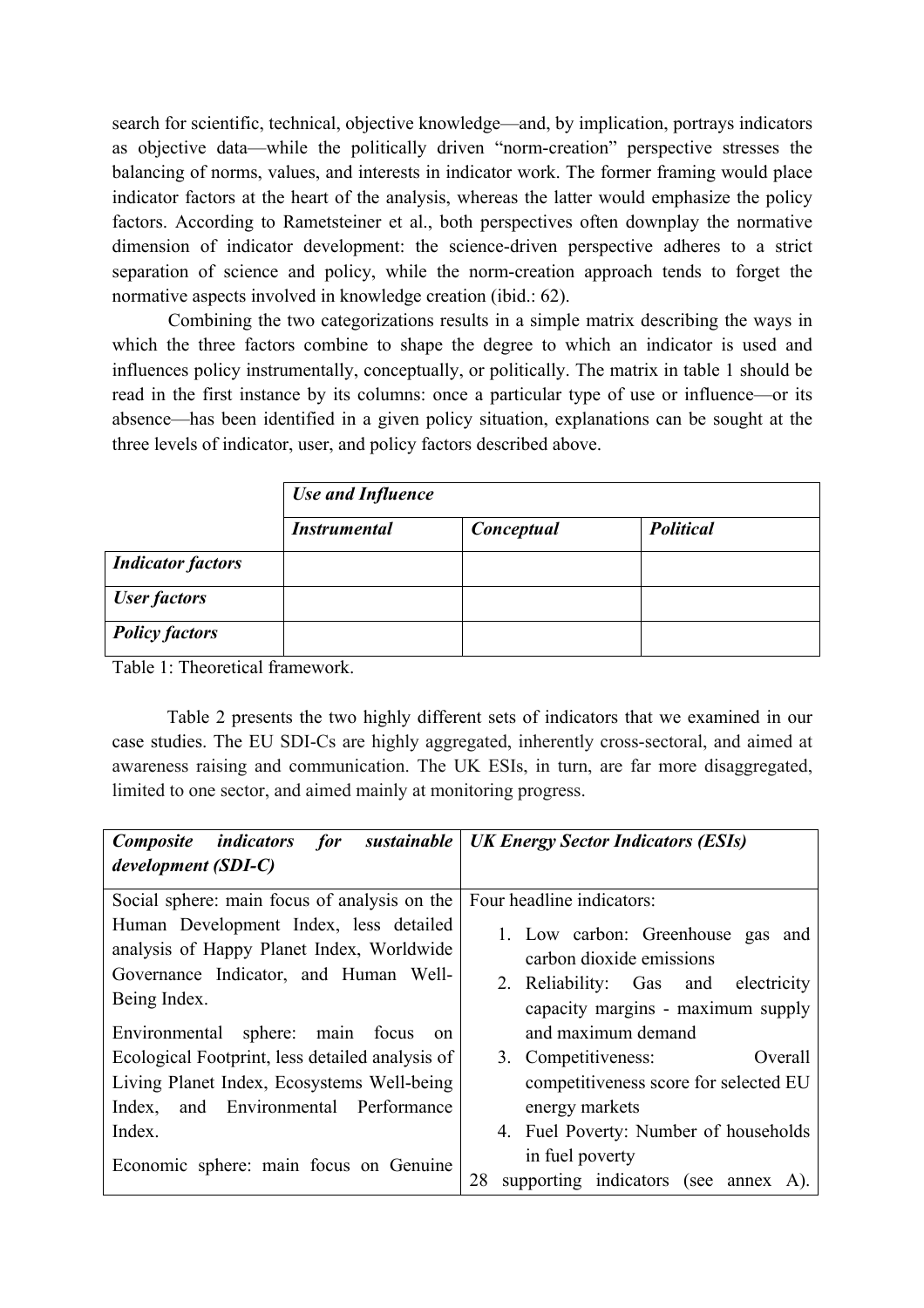Savings, less detailed analysis of Index of Sustainable Economic Welfare, Corruption Perception Index, and Gini Index. About 140 background indicators, grouped under five headings.

Table 2: Presentation of the two sets of indicators.

# **The Types of Use and Influence of Composite and Sectoral Indicators**

This section summarizes the results of our analysis of the role of composite sustainability indicators at the EU level and the Energy Sector Indicators in the UK.

## *Composite Sustainable Development Indicators (SDI-Cs) in EU-Level Policy Making*

Our first case study investigated the use and influence of composite sustainable development indicators (SDI-Cs) by institutionalized actors at the EU level. The empirical material was gathered via semistructured interviews,<sup>7</sup> participation in indicator workshops and conferences,<sup>8</sup> and the analysis of sustainability-related EU policy documents.<sup>9</sup> Twelve SDI-Cs were examined, each classified under environmental, social, or economic pillars of sustainable development (see table 2).

## *Absence of Instrumental Use: Lack of Demand or Mismatch between Supply and Demand?*

In contrast with earlier literature, which attributes the multiplication of indicators to an increasing demand for tools to inform policy analysis (e.g., Rosenström 2002; Gudmundsson 2003), our findings showed weak or missing demand for SDI-Cs, and as a result, lack of instrumental use (Sébastien and Bauler 2013). Decision makers expressed a need for SDI-Cs to obtain a quick overview of sustainability and insight into current debates, to get an idea of what is measurable and what is not, and to enable comparisons. Yet, these same individuals suggested that the overwhelming number of composite indicators currently available would aggravate the problem of ambiguity. A number of factors can explain this discrepancy between "demand" and "supply".

First, most of our EU-level informants had a poor knowledge of the analyzed SDI-Cs. They generally were only aware of the Ecological Footprint and the Human Development Index, and often argued that they were not specialists of sustainable development. They did not feel directly concerned by sustainability indicators, which are generally designed for both policy makers and the society at large, and whose functions were seen as unclear and ambiguous due to their double role as decision-making aids and tools for advocating alternative worldviews. Our informants considered disaggregated indicators as more useful and influential than SDI-Cs. Also, the communication of SDI-Cs was seemingly not tailored to the needs of EU-level policy actors. Our informants argued that due to the inherent subjectivity of SDI-Cs—in combination with the complexity and the nature of sustainable development as a poorly defined policy area—practically every step in these indicators' production and diffusion would be "arbitrary".10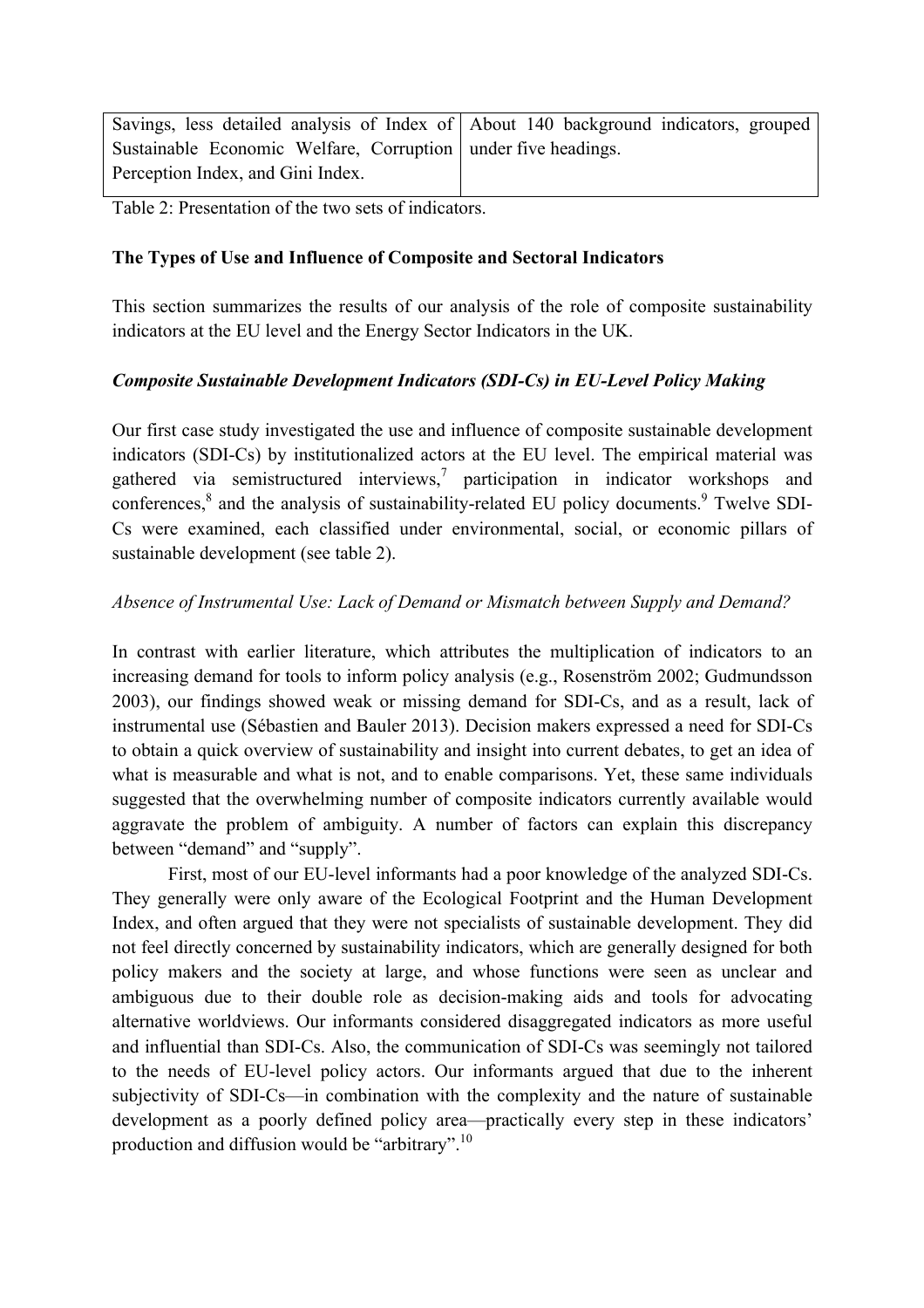#### *Conceptual Influence: SDI-Cs as "Framing Indicators"*

If SDI-Cs are not used instrumentally, they nevertheless appear to exert indirect, conceptual influence. SDI-Cs are "framing indicators" that shape visions and frameworks of thought, mobilize action, and generate awareness and symbolic images (Weiss 1999; Amara et al. 2004), thereby possibly influencing future decisions. SDI-Cs can provide a conceptual framework, open for interpretation and application, that helps to organize diagnostic and prescriptive inquiry, form a "meta-theoretical language" enabling comparison between theories, and engender collective understanding of sustainability (Sonntag 2010). In this sense, SDI-Cs are theory-driven and have a strong conceptual element, allowing discussion on new paradigms rather than providing unambiguous and targeted policy advice. SDI-Cs were also used politically as ammunition in the efforts of policy actors to legitimize their positions, worldviews, and visions of sustainability.

#### *Explaining the Lack of Direct Use and Influence*

Policy factors were central in explaining the use and nonuse of the SDI-Cs. The failure of sustainable development to become an overarching reference point in EU-level policy making, the sheer breadth of sustainable development as a policy area, and the emergence of well-being and the associated indicators (WBIs) as a new master frame replacing sustainable development were believed to compromise the take-up of SDI-Cs.<sup>11</sup>

In terms of institutionalization (Beyer and Trice 1982), our findings suggest that WBIs are in the societal "adoption phase", generating "affective reactions" (including discussions about their role within society), whereas SDI-Cs would be at the more advanced "implementation phase", generating instead "receptive reactions" (i.e., discussions about how well messages are being understood and appropriated by different actors). WBIs engender interest, surprise, and dialogue among the interviewed policy actors, whereas SDI-Cs tend to generate conflict among producers and actors about their potential use. Many of our interviewees were disillusioned by SDI-Cs, and placed their hopes on WBIs as a framework that could be more instrumental for change.

The lack of coordination and harmonization across the various EU institutions in sustainable development–related indicator work further helps to explain the modest degree of use and influence of composites. The EU sustainability policy appears to rely on different indicator sets based on contradicting conceptualizations of sustainable development proposed by different EU bodies, $12$  and characterized by multiple separate but overlapping policy streams and frameworks (Saltelli et al. 2010). Some of our informants argued that this would not be a problem as such, since decision makers are free to choose those indicators that best suit the policy objectives of the moment. In principle, by evoking different paradigms, SDI-Cs could nevertheless shake up stabilized codes and repertoires and open up new ways of representing reality.

The influence of SDI-Cs seemed to be conditioned by negotiations among a limited number of privileged interest groups promoting rival worldviews. For example, according to some interviewees, some actors oppose the Ecological Footprint for fear of the radical change of policies that the indicator would call for. In the terminology of Turnhout (2009), the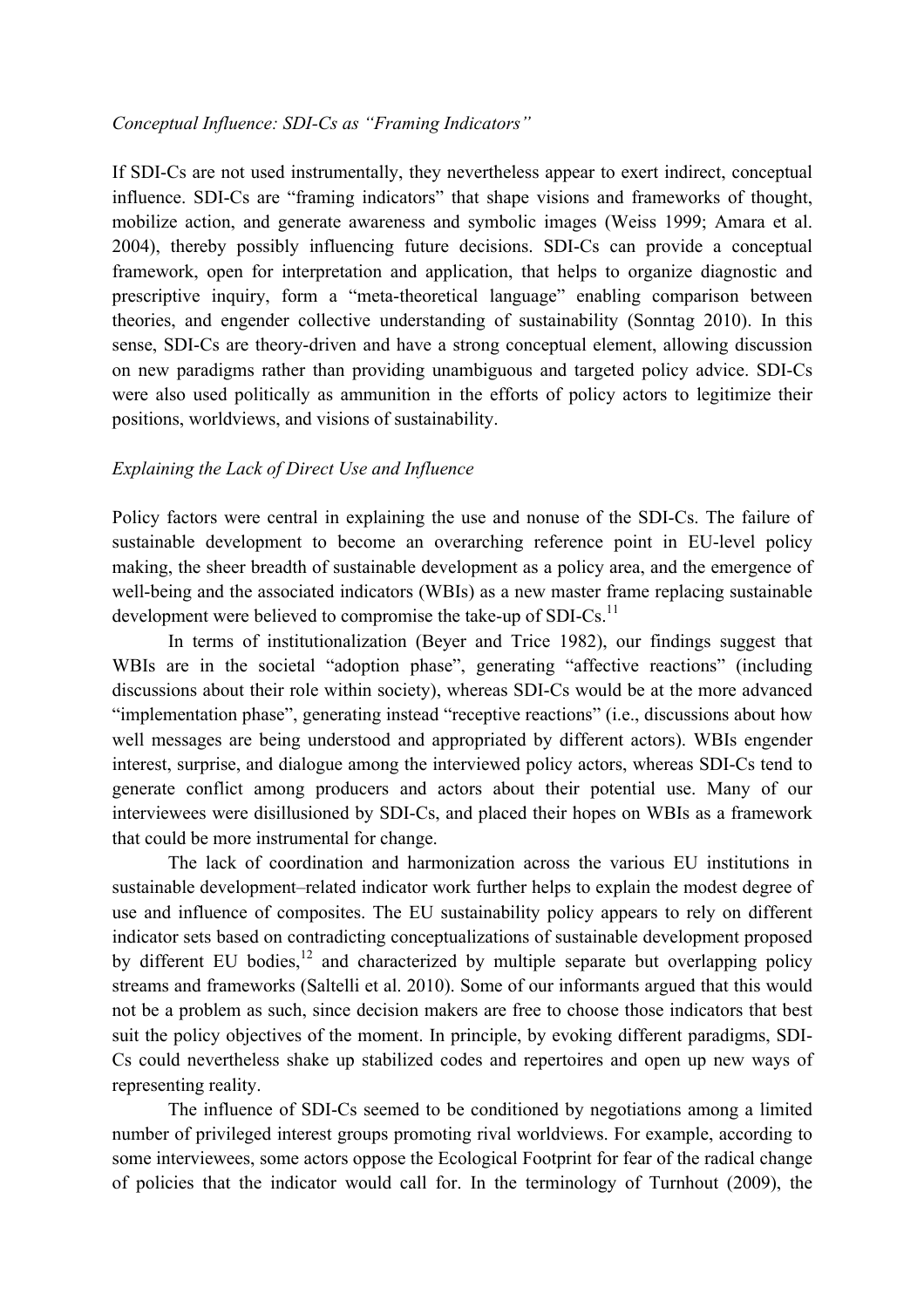Ecological Footprint indicator therefore failed as a boundary object largely because of an excessive distance between the underlying values and preferences between the different "social worlds" that the indicator was deemed to connect.

The perceived poor legitimacy of the producers of the SDI-Cs further reduced their influence. Many of the traditional composite indicators (including gross domestic product) were designed by experts upon specific demand from decision makers. By contrast, SDI-Cs are typically proposed "upward" to decision makers and "downward" to society at large by a variety of "midlevel" actors such as nongovernmental organizations and think tanks; SDI-Cs could therefore be labelled *middle-up* and *middle-down* indicators (Sébastien and Bauler 2010). However, as intermediaries between civil society and the political/institutional sphere, these organizations are not perceived as legitimate enough to impose their indicators in the public and political arenas.

Finally, in comparison with policy and user factors, indicator factors explained little of the indicator use and influence. Some methodologically robust SDI-Cs remain widely unused, while other indicators, often acknowledged to be of poorer quality, have been adopted because they generate little conflict. A greater conceptual robustness and precision hence tended in fact to reduce the ability of some indicators to operate as a boundary object.

Table 3 summarizes our results according to our framework and highlights the main types of use and influence.

|                          | <b>Instrumental</b>                                                                                                     | Conceptual                                                                                                                 | <b>Political</b>                                                                                             |
|--------------------------|-------------------------------------------------------------------------------------------------------------------------|----------------------------------------------------------------------------------------------------------------------------|--------------------------------------------------------------------------------------------------------------|
| <b>Indicator factors</b> | Demand for SDI-Cs<br>unspecified                                                                                        | Indicator quality of<br>minor importance                                                                                   | policy<br>Divergent<br>requirements<br>regarding data within<br>EU                                           |
| <b>User factors</b>      | of<br>Low<br>awareness<br>SDI-Cs<br>among<br>policymakers<br>Unclear target groups<br>(policymakers)<br>and<br>society) | Fundamental<br>normative<br>disagreements<br>visions<br>concerning<br>and worldviews                                       | Lack of legitimacy<br>and trust in mid-level<br>actors that produce<br>indicators                            |
| <b>Policy factors</b>    | of<br>Lack<br>of<br>harmonisation<br>indicator work across<br>EU bodies                                                 | <b>Rising</b><br>well-being<br>discourse and decline<br><b>SD</b><br>of<br>the<br>as<br>overarching<br>normative reference | <b>Rising</b><br>well-being<br>discourse and decline<br>of SD<br>Multiplicity of policy<br>streams within EU |

Table 3: Summary of factors explaining the use and influence of SDI-Cs at the EU level.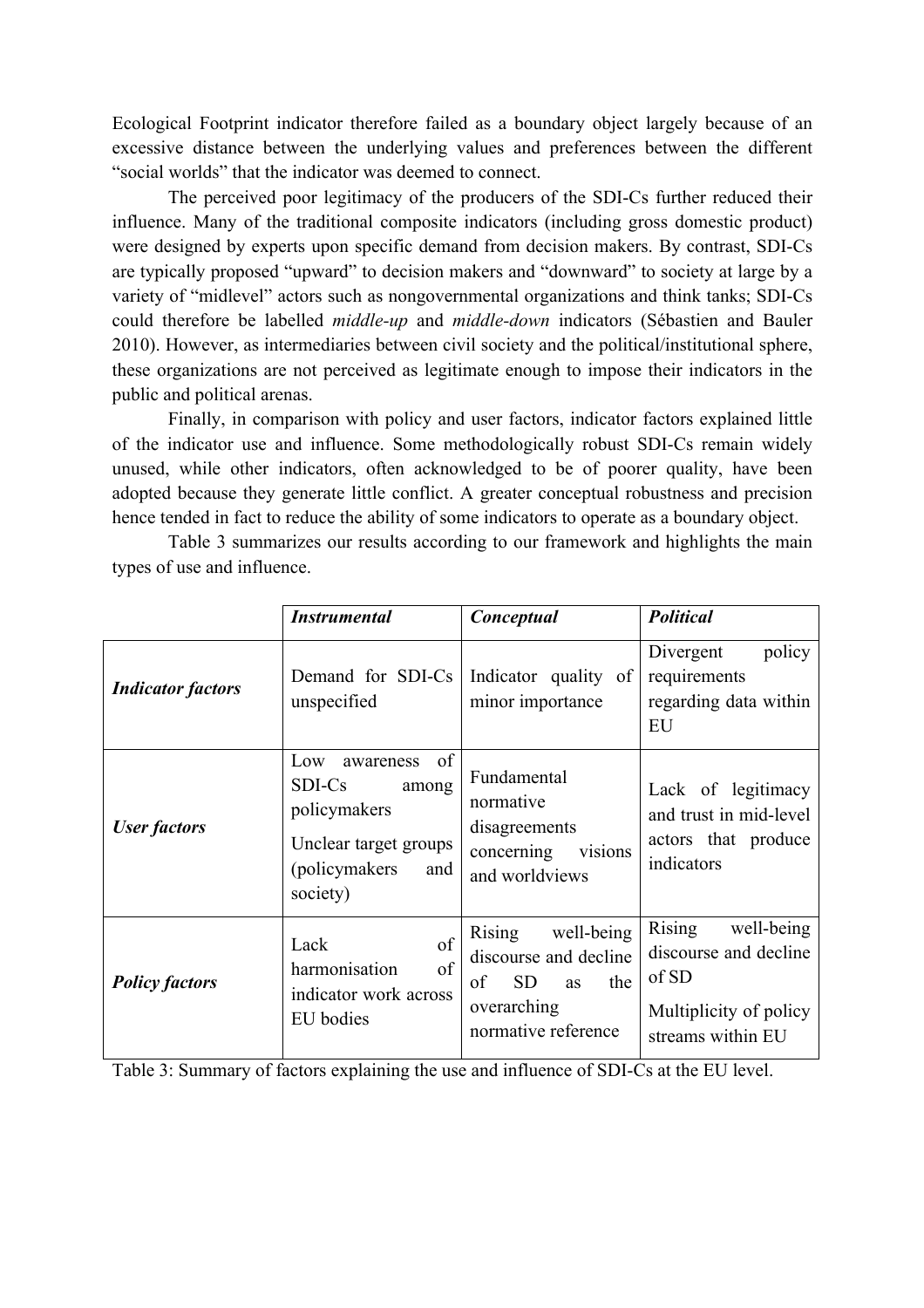#### *Energy Sector Indicators in the UK*

Our second case study analyzed the role of the UK Energy Sector Indicators (ESIs) introduced in 2003 to help follow the progress toward the four overarching policy goals set out in the government's energy white paper (DTI 2003): tackling climate change, ensuring the reliability of energy supply, fostering competitive energy markets, and eradicating fuel poverty. The set consisted of one headline indicator for each of the four goals; 28 supporting indicators (11 relevant to the climate goal, seven to energy security, five to competitiveness, and five to fuel poverty; see appendix A); and 140 background indicators. The case study was based on the analysis of government documents relating to the ESIs; semistructured interviews with 15 experts, stakeholders, and civil servants from the energy sector; participant observation in a stakeholder workshop on energy sector indicators organized as part of the research project; and an analysis of the treatment of indicators in the UK national press.

#### *Absence of Instrumental Use: Does Anybody Want Energy Indicators?*

The initial aim of the case study was to examine the extent to which the ESIs had contributed to the observed shift in (1) the priorities in energy policy in favor of energy security and to the detriment of climate change mitigation and (2) the policy style, which again returned to the earlier authoritarianism after a brief interlude of participatory policy making in the early 2000s (MacKerron 2009). However, this research objective had to be abandoned as evidence about the very modest role of these indicators in UK energy policy began to accumulate. The ESIs can, indeed, be considered as a prime example of nonuse of indicators. The UK department responsible for energy policy<sup>13</sup> published these indicators in its annual reports on the implementation of the white paper's conclusions and recommendations. However, not only were even many energy policy insiders unaware of the existence of the ESIs, but a clear target group of indicator users seemed not to have been identified prior to the introduction of the indicator set. According to the civil servants responsible for the ESIs, these indicators were produced because the Department of Energy had a legal obligation to do so. As in the case of the SDI-Cs, these indicators were essentially supply-driven.

The origin of the ESIs can ultimately be traced back to the evidence-based policy agenda introduced by the New Labour government in 1997. Many interviewees evoked the need to strengthen the government's accountability toward the public as the main function of the ESIs. However, energy indicators in general and ESIs in particular are not prominent among the types of evidence underpinning policy making in the UK energy sector. Time and again the interviewed energy sector authorities underlined that indicators were only a minor part of the broad evidence base used by government officials responsible for energy policy. The very limited response rate to our numerous requests for interviews and/or participation in our stakeholder workshop further attested to such a lack of interest,<sup>14</sup> as did the nearly complete absence of reference to the ESIs in the national press. The mere notion of indicators seemed to have only little resonance in the energy sector, and the interviewees held rather ambiguous and partly contradictory views on the nature of indicators. On the one hand, both government and private sector informants argued that core evidence for energy policy comes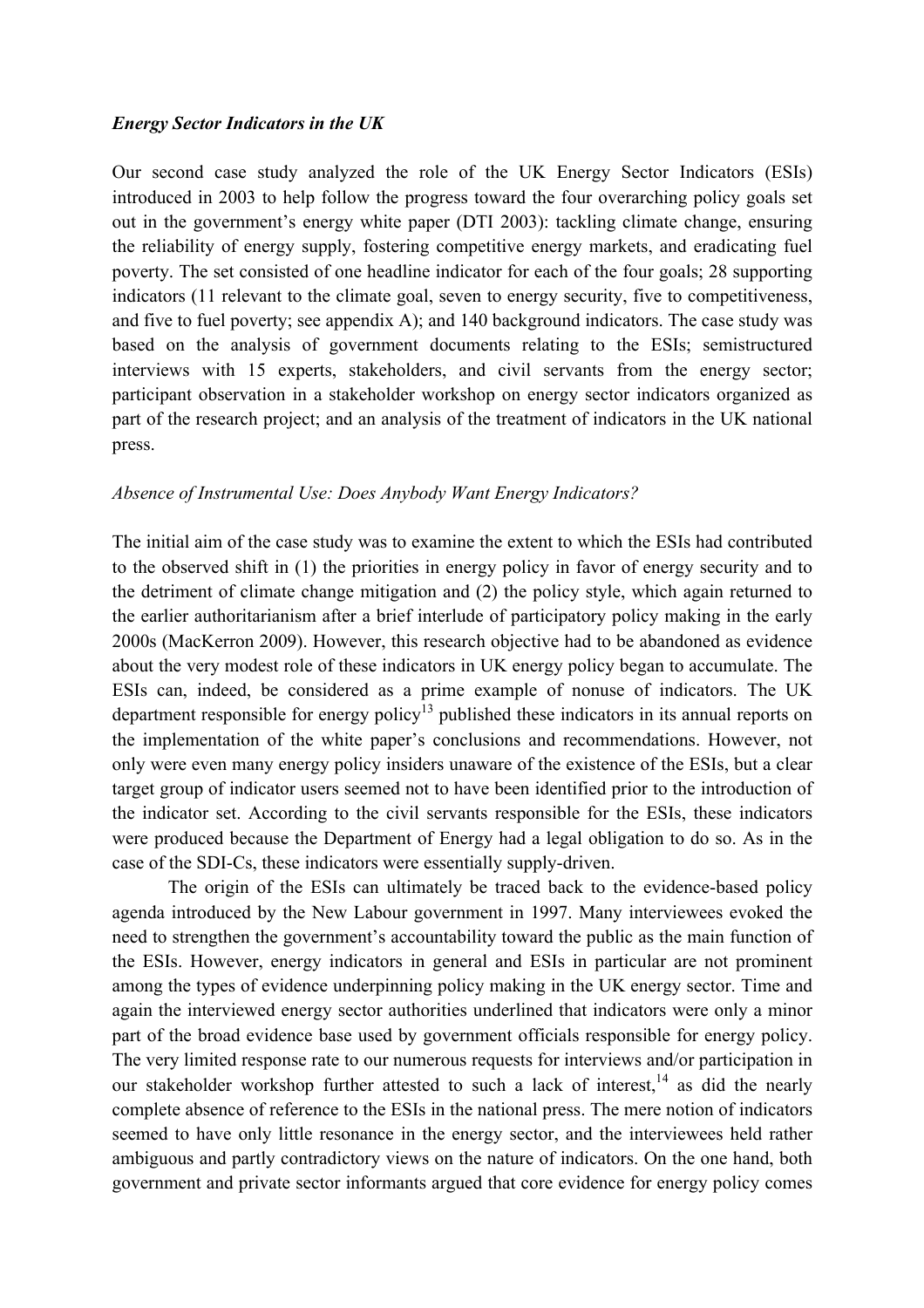from "raw" data, statistics, cost-benefit analyses, and scenarios<sup>15</sup>—not from indicators—yet they frequently equated the word indicator with data and statistics, or alternatively downplayed the importance of indicators, presumably perceiving them as an inferior and excessively subjective form of information. Implicitly, our informants usually adhered to the "science-driven" view of indicators as boundary objects (Rametsteiner et al. 2011), and saw the involvement of politics in indicator work as undesirable.

The energy sector authorities have sought to better match the supply with the demand for indicators, notably by opening up the indicator producer community to users/stakeholders, in response to recommendations by the National Statistics Authority's recent assessment of the ESIs (UKSA 2009). However, despite the explicit request expressed in the 2009 and 2010 ESI reports, no stakeholder comments and suggestions on the indicator set had been received by May 2011, which further indicates the lack of interest in the ESIs.

### *The Importance of Political Influence: ESIs as "Ammunition"*

Despite the scarcity of active use of the ESIs in policy making, the set nevertheless generated influence, notably through the processes of indicator design. The cross-departmental Joint Energy Security of Supply working group (JESS), established in 2001, was influential in framing debates, building consensus, and creating networks among different authorities concerned with energy sector policy and indicators. The creation of the JESS group as such showed a heightened awareness of energy security challenges within the government. While the ESIs clearly did not drive policy, they were used by the government to justify changes in policy priorities and measures, notably in favor of energy security.

The interviewees usually could not identify clear instances of political use of the ESIs, but frequently referred to the use of indicators in general (not only the ESIs) by different policy protagonists to support their views. Often such use of knowledge to justify preestablished positions was portrayed as illegitimate manipulation. To a modest degree, ESIs were used as political ammunition. Environmental action groups used the  $CO<sub>2</sub>$  and fuel poverty indicators to criticize the government for its failure to reach its own targets, whereas the government used the competitiveness indicator both domestically and internationally to promote and legitimize energy market liberalization.

#### *Explaining the Lack of Direct Use and Influence*

The most frequently evoked weaknesses in the indicator factors were lack of policy relevance and timeliness of the ESIs, including too high a level of aggregation (national instead of subnational level), lack of indicators to measure the cost-effectiveness of government policies, and long lead times in producing indicators. Instead of the usually backward-looking information provided by indicators, forward-looking scenarios and cost calculations were considered more useful forms of evidence. High quality of the indicators was not a necessary prerequisite for influence: for instance, the technical flaws in the fuel poverty headline indicator were recognized by many—including its designers—yet it was identified as among the strongest in generating policy debate and action.

The role of the user factors can best be seen as coupled with the general institutional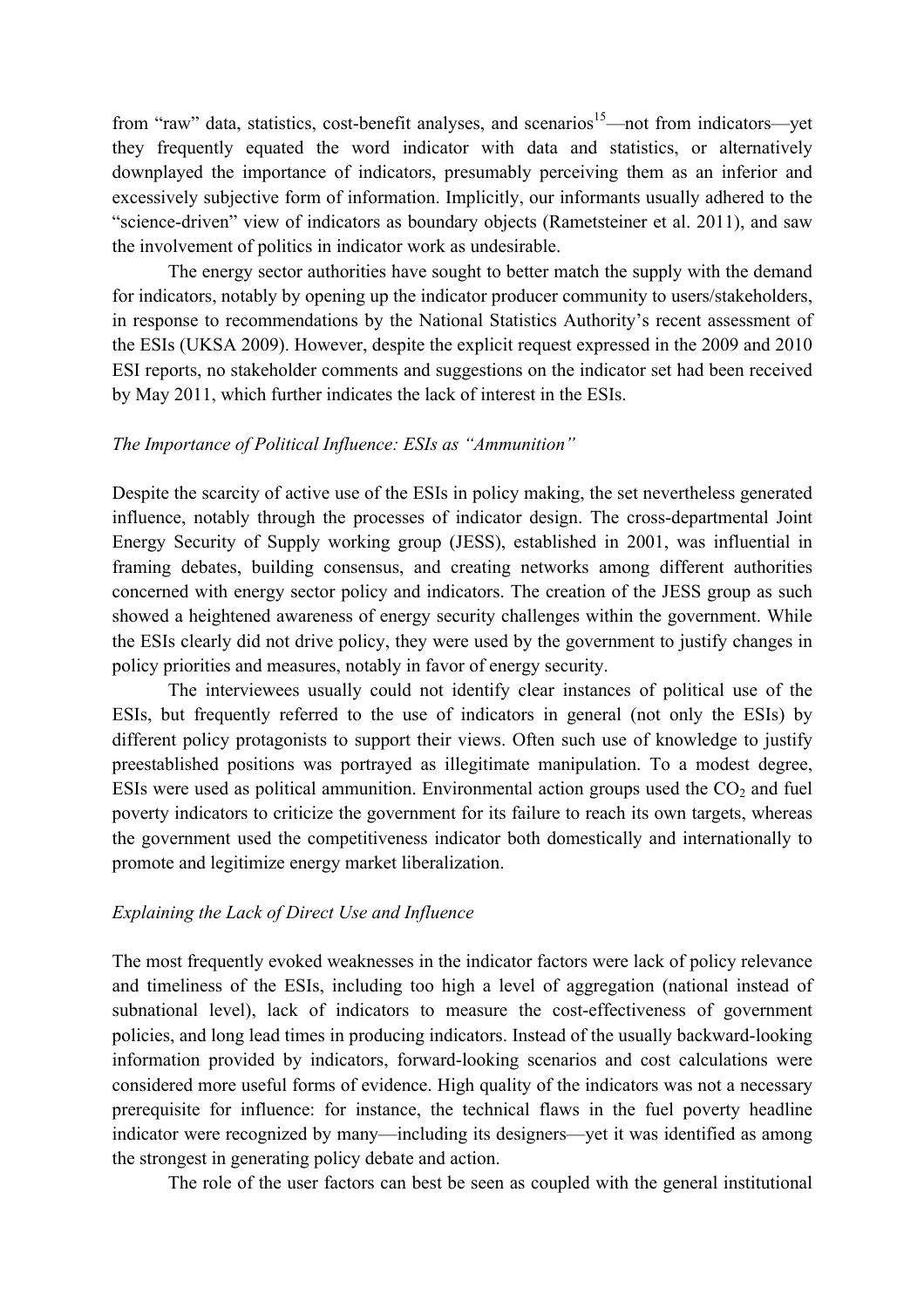and political context. First, there is an apparent absence of an "indicator culture" within the UK energy sector, and many of our informants downplayed the importance of indicators as evidence, contrasting indicators with data, scenarios, and cost-benefit analysis. The portrayal of indicators as neutral data or "science" on one hand but an inferior and simplified form of evidence on the other appeared surprising in view of the evidence-based policy culture and rhetoric in the UK (Hood 2007). This may in part result from the dominance of engineers and economists in the UK energy sector: in these professional communities, hard data and statistics tend to occupy a privileged position as evidence. The long-standing "market fundamentalism" characterizing the UK energy policy (Rutledge and Wright 2011), with mainstream economics as its dominant analytical framework and statistical "raw" data as its preferred form of evidence, probably further undermined the potential of indicators to influence policy.<sup>16</sup> The organizational short-termism of the British civil service was also evoked, as the quick turnover of civil servants (two to three years at the same post) effectively prevents the emergence of "indicator champions" that would actively foster the adoption and use of indicators within their organization.

Especially the government interviewees underlined repeatedly, and without being prompted by the interviewer, the neutrality and objectivity of governmental indicators and statistics. This can be understood against the background of the widespread mistrust in government institutions and especially its use of evidence (Bickerstaff et al. 2008), shaped by the country's analytical yet adversarial policy style (Greenaway et al. 1992: 59). In an adversarial policy context the legitimacy of policy arguments depends on the ability of policy actors to present persuasive analytical evidence, probably making strategic and political use of indicators and statistics more likely than in a more consensual and "holistic" (Gambetta 1998) policy culture. Furthermore, given the late arrival of the evidence-based movement in the UK energy sector, the government officials are probably keen to shed the still-prevailing reputation of a sector dominated by strong lobby groups and ideology rather than evidencebased policy.<sup>17</sup>

As for the characteristics of the policy issues at stake, some of our informants suggested that the rapid changes in climate and energy science and policy quickly render indicators obsolete. Moreover, it seems that the "process use" tends to decline as the degree of consensus on the issue at hand increases. Fuel poverty and energy security indicators probably benefited from the lack of consensus on the terminology: the continuous contestation over the definition of fuel poverty throughout the years<sup>18</sup> can be seen as an essential part of "process use", whereas the increasing priority of energy security on the policy agenda probably fuelled discussions among experts on the appropriate definition and indicators of energy security.

Finally, the all-encompassing role of performance measurement systems within the UK government contrasted with the weak direct influence from the ESIs, and highlights the importance of financial and legal incentives: in the absence of tangible consequences from performance measurement on the policy actors, the indicator is unlikely to generate effects.

Table 4 summarizes the results from the UK case study.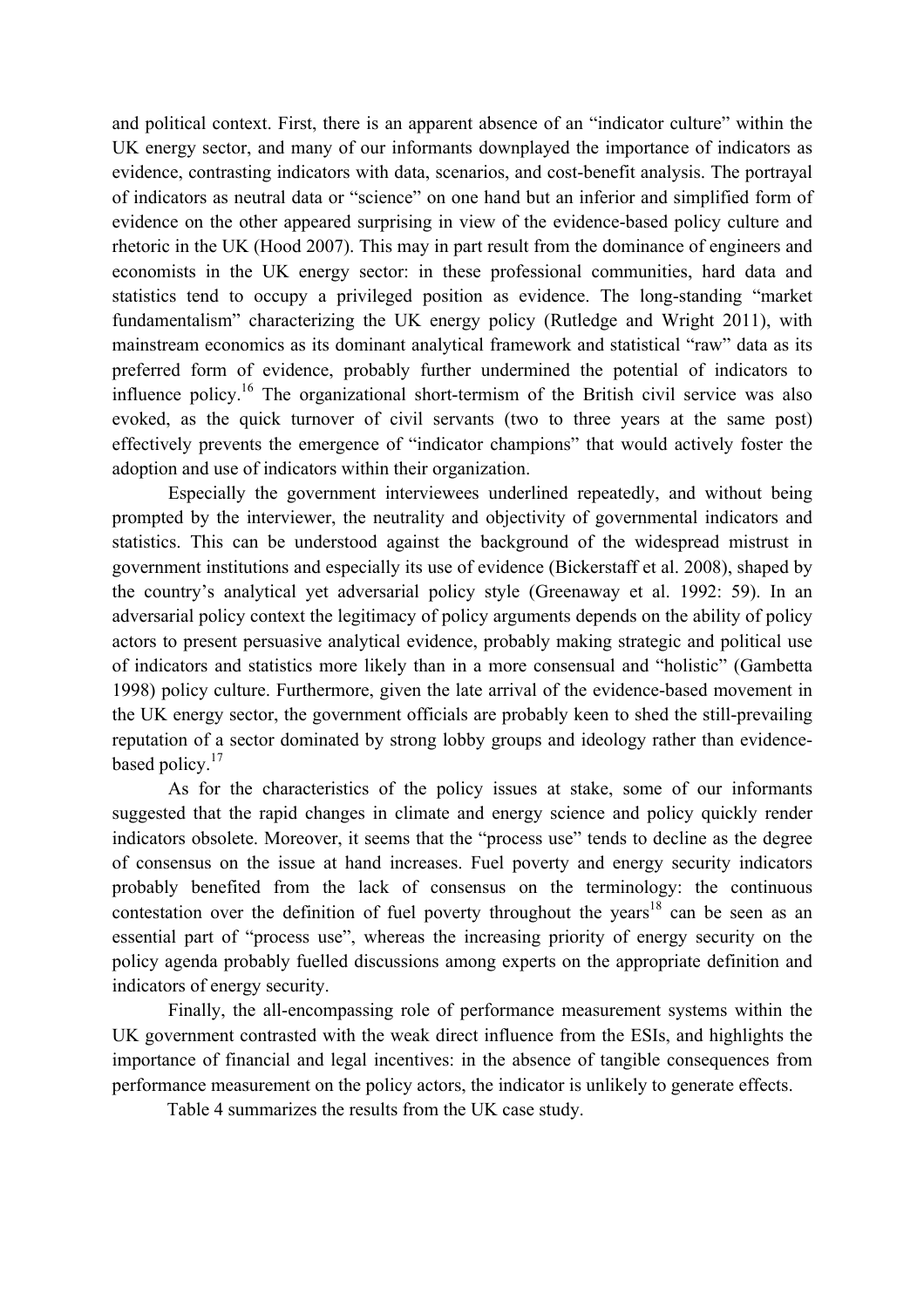|                          | <b>Instrumental</b>                                                                                                                                                                                                | Conceptual                                                                                                   | <b>Political</b>                                                                                        |  |  |
|--------------------------|--------------------------------------------------------------------------------------------------------------------------------------------------------------------------------------------------------------------|--------------------------------------------------------------------------------------------------------------|---------------------------------------------------------------------------------------------------------|--|--|
| <b>Indicator factors</b> | of<br>timeliness,<br>Lack<br>high a<br>relevance; too<br><sub>of</sub><br>level<br>spatial<br>aggregation                                                                                                          | Framing<br>effects<br>indicator<br>from<br>development<br>processes                                          | Poor-quality<br>indicators (e.g fuel<br>poverty)<br>used<br>politically                                 |  |  |
| <b>User factors</b>      | of<br>Low<br>awareness<br>indicators<br>among<br>potential users; absence<br>of 'indicator culture'                                                                                                                | Ambiguous<br>perceptions<br>of<br>indicators:<br>'objective data' vs.<br>inferior, subjective<br>information | Political use seen as<br>illegitimate<br>'politicking'                                                  |  |  |
| <b>Policy factors</b>    | adversarial<br><b>UK</b><br>and<br>analytical policy culture<br>Rapid changes in climate<br>policy<br>and<br>energy<br>indicators<br>objectives:<br>quickly obsolete<br>Lack of sanctions<br>for<br>non-compliance | Rising importance<br>of energy security<br>on the UK energy<br>policy agenda                                 | UK energy sector's<br>"market<br>fundamentalism"<br>UK adversarial and<br>analytic<br>policy<br>culture |  |  |

Table 4: Summary of factors explaining the use and influence of the UK ESIs.

# **Discussion: Toward Pathways between Indicator Use and Influence?**

Despite their differences in nature, objectives, and intended uses, the indicators examined in our two cases demonstrated a rather surprising degree of similarity. Table 5 combines observations from both case studies. Indicator factors played a role secondary to the user and policy factors in explaining use and influence. Indicator use was enhanced when the repertoires embodied in the indicators matched user repertoires, whereas mismatch between the indicator and the dominant repertoires strengthened political influence.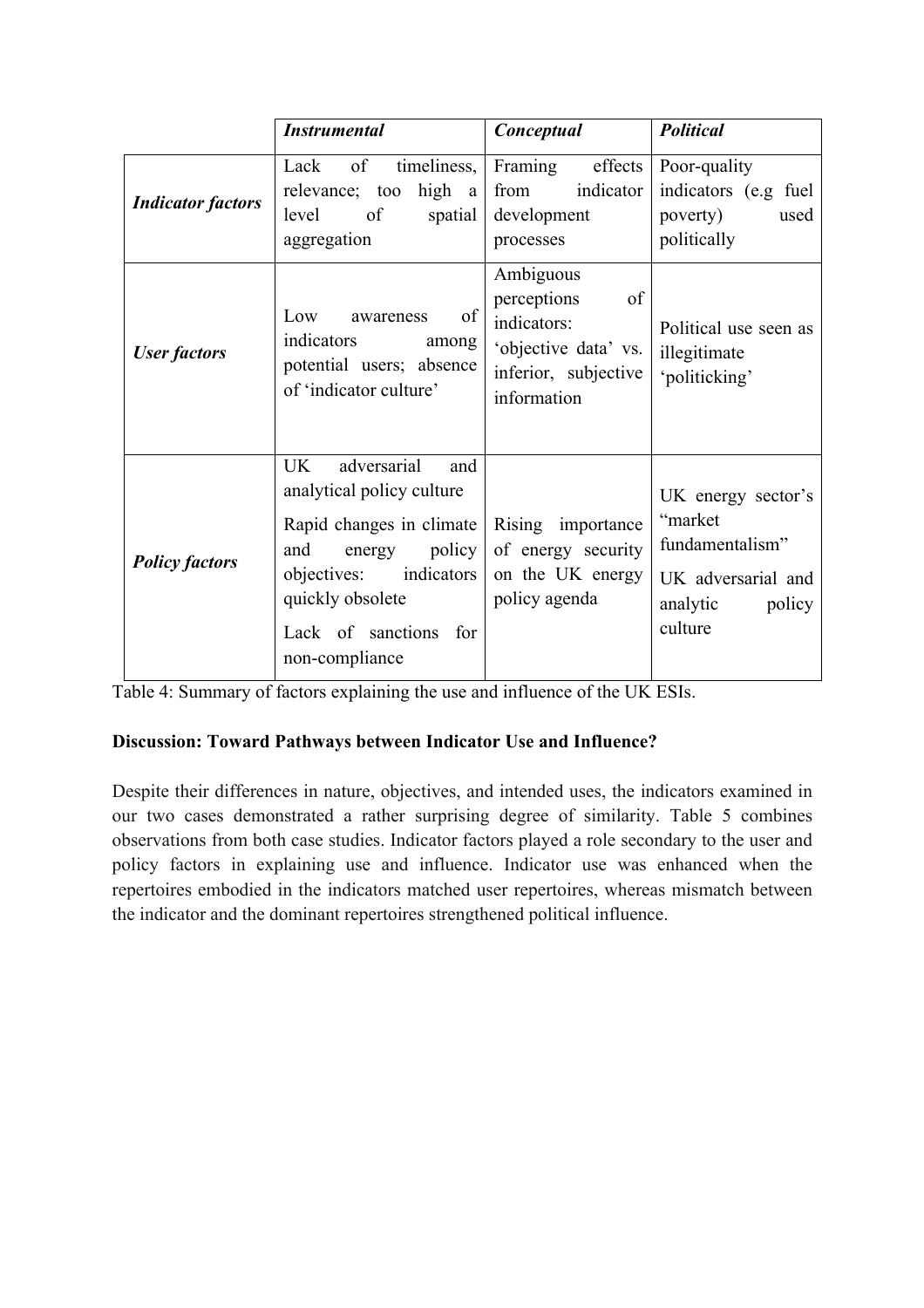|                          | <b>Instrumental</b>                                                                                                       | Conceptual                                                                                                                                                                                                                                                   | <b>Political</b>                                                                                                                                                                                       |
|--------------------------|---------------------------------------------------------------------------------------------------------------------------|--------------------------------------------------------------------------------------------------------------------------------------------------------------------------------------------------------------------------------------------------------------|--------------------------------------------------------------------------------------------------------------------------------------------------------------------------------------------------------|
| <b>Indicator factors</b> | Unspecified demand for<br>indicators                                                                                      | Data quality of modest importance                                                                                                                                                                                                                            | of<br>modest<br>quality<br>Data<br>importance: lack of a consistent<br>indicator framework; political<br>use of poor-quality indicators                                                                |
| <b>User factors</b>      | identification<br>of<br>Poor<br>for<br>target<br>groups<br>indicators<br>of<br>Low<br>awareness<br>indicators among users | Use<br>when<br>repertoires<br>match;<br>influence<br>when<br>repertoires<br>indicator<br>mismatch;<br>of<br>process<br>development important<br>Indicators serve to confirm existing<br>frameworks of thought when their<br>visions match the policy context | Lack of trust in producers<br>Indicators<br>potentially<br>are<br>disruptive and transformative<br>when there is a mismatch<br>between indicator framings and<br>actor repertoires                     |
| <b>Policy factors</b>    | Changing policy agendas<br>indicators<br>render<br>obsolete and irrelevant                                                | Shifting policy priorities (rise of well-<br>being & energy security; relative<br>decline of SD and climate)                                                                                                                                                 | Adversarial and analytical policy<br>fosters<br>style<br>strategic<br>and<br>political use<br>Strength of key policy ideas in<br>policy debates as a determinant<br>of indicators' political influence |

Table 5: Summary of findings from the two case studies.

# *Mismatch Between Demand and Supply: Modest Instrumental Use and "Irrelevance" of Indicator Factors*

Especially indicator producers and specialists felt widespread frustration for the lack of significant instrumental use and influence of indicators. The lack of clear demand explained the weakness of instrumental influence in both cases, while especially SDI-Cs and headline indicators were poorly suited to instrumental use.

The relative insignificance of the indicator factors, that is, the type and quality of the indicators, was exemplified, for instance, by the fact that the fuel poverty headline indicator in the ESI set and the Ecological Footprint were criticized for their poor quality, but were among the politically most influential of the examined indicators. Yet, key user groups considered high technical and scientific quality as a prerequisite for the acceptance and hence the use of indicators.

# *"Process Use" and the Legitimacy of Indicator Producers*

SDI-Cs and ESIs differed with regard to their "process use". Both were produced through highly expert-led processes, failing to generate influence beyond expert circles. However, the development of some indicators that were subsequently integrated into the ESI set (especially the fuel poverty and energy security indicators) significantly enhanced shared understandings. The SDI-Cs, in turn, were designed by groups of experts dedicated to shaping problem framings, conceptual frameworks, belief systems, and policy agendas. In doing so, these indicators likewise served political persuasion and advocacy for specific worldviews and political visions.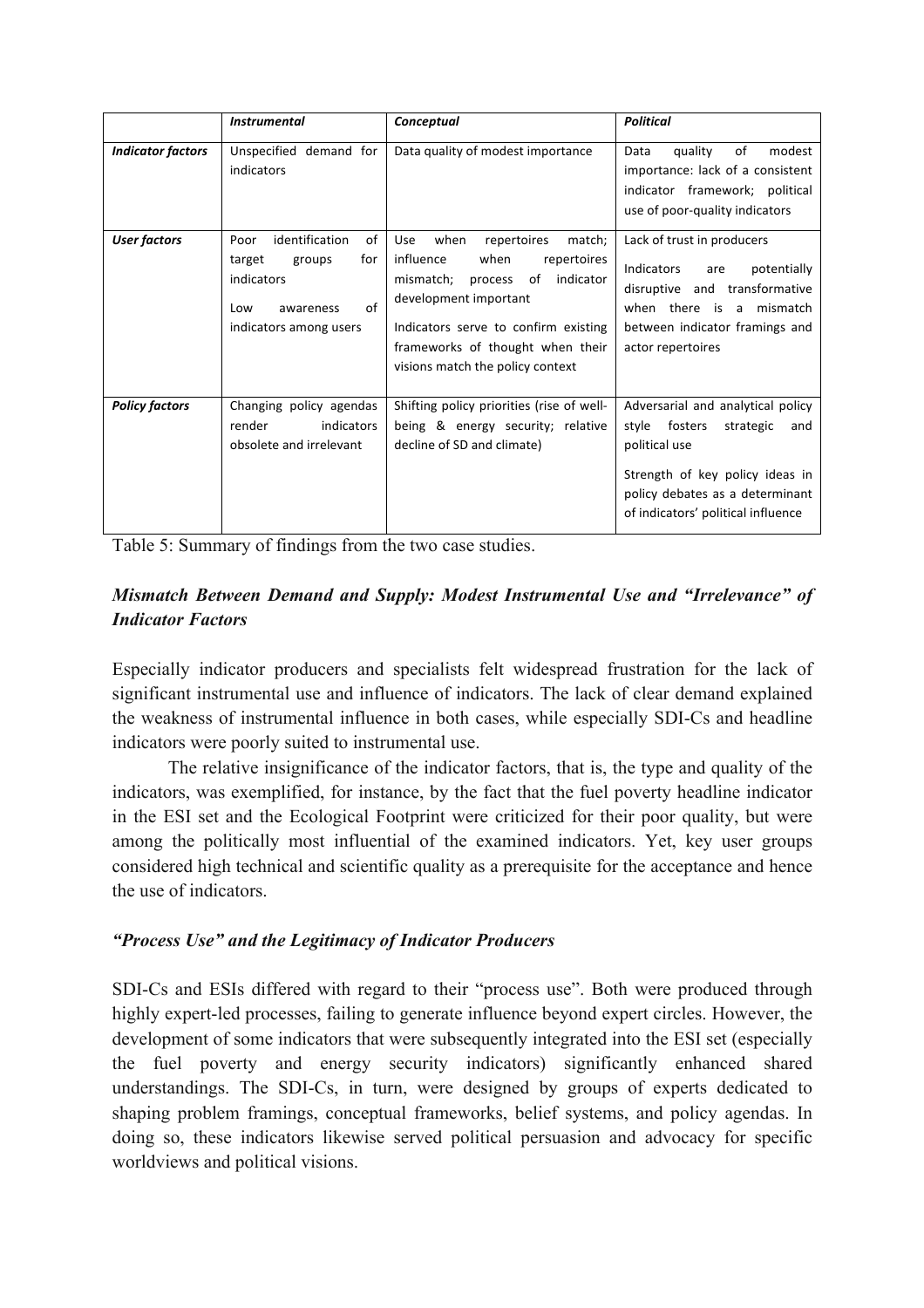The credibility of the indicators crucially depended on the reputation of their producer, as demonstrated by the distrust felt by the potential users of SDI-Cs toward the "midlevel actors" as indicator producers. In the UK case, legitimacy appeared significant to the extent that the erosion of trust in traditional scientific and technical expertise—a prime driver behind the evidence-based policy movement in the UK—prompted the relevant government officials to vigorously defend the independence and objectivity of the indicators. However, such persuasion may prove counterproductive: the more forcefully the government stresses the point, the more suspicious the public may grow concerning that very objectivity.

# *Conceptual and Political Role(s) of Indicators: The Virtues of Justification and Controversy*

The use of indicators as "ammunition" in political debates was among the most visible of the various indirect pathways toward influence. Many of the SDI-Cs were designed for political advocacy, persuasion, justification, and critique, while the four "headline" indicators within the UK ESI set served a similar function. Together with the increasing abundance of indicators, this may help policy makers "cherry-pick" only those indicators that suit their own interests. However, some of the examples of indicators as "ammunition" illustrated the systematic downplaying of the normative dimensions of indicator work, as conflicts between worldviews were hidden in debates on methodology. Intended to shape and advocate worldviews and framings, both the SDI-Cs and the UK ESI headline indicators reflected the "norm-creation" perspective of Rametsteiner et al. (2011). And yet, the great emphasis that indicator experts placed on the need to isolate indicator production from any political "interference"—that is, political use of indicators—demonstrated the dominance of the "knowledge-production" perspective. Such an apolitical reading of indicators tends to limit the capacity of conflict and controversy to enhance the robustness of evidence (Chateauraynaud 2011). From this perspective, strategic and political use of indicators, manipulation, and even abuse of indicators constitute essential elements in the production of valid and reliable evidence.

# **Conclusions**

As "boundary objects", indicators constantly renegotiate and reposition themselves against policy contexts, repertoires of users and producers, and robustness of data. Indicator influence usually results from the interaction of indicator, user, and policy factors, rather than from any one of the three factors in isolation. Describing what indicators "do" and why, using terms such as "use", "influence", and "factors", therefore does not allow one to identify overarching and general patterns that would explain the roles of indicators in various policy situations. Searching for generic "indicator pathways", that is, systematic mechanisms that link use and influence with policy, indicator, and user factors, seems futile and may hide rather than illuminate the context-dependent dynamics at play. By implication, developing a prescriptive theory of indicator success, that is, a set of rules that would maximize the likelihood of policy uptake of indicators, would go against the lessons from research on the role of knowledge in policy making.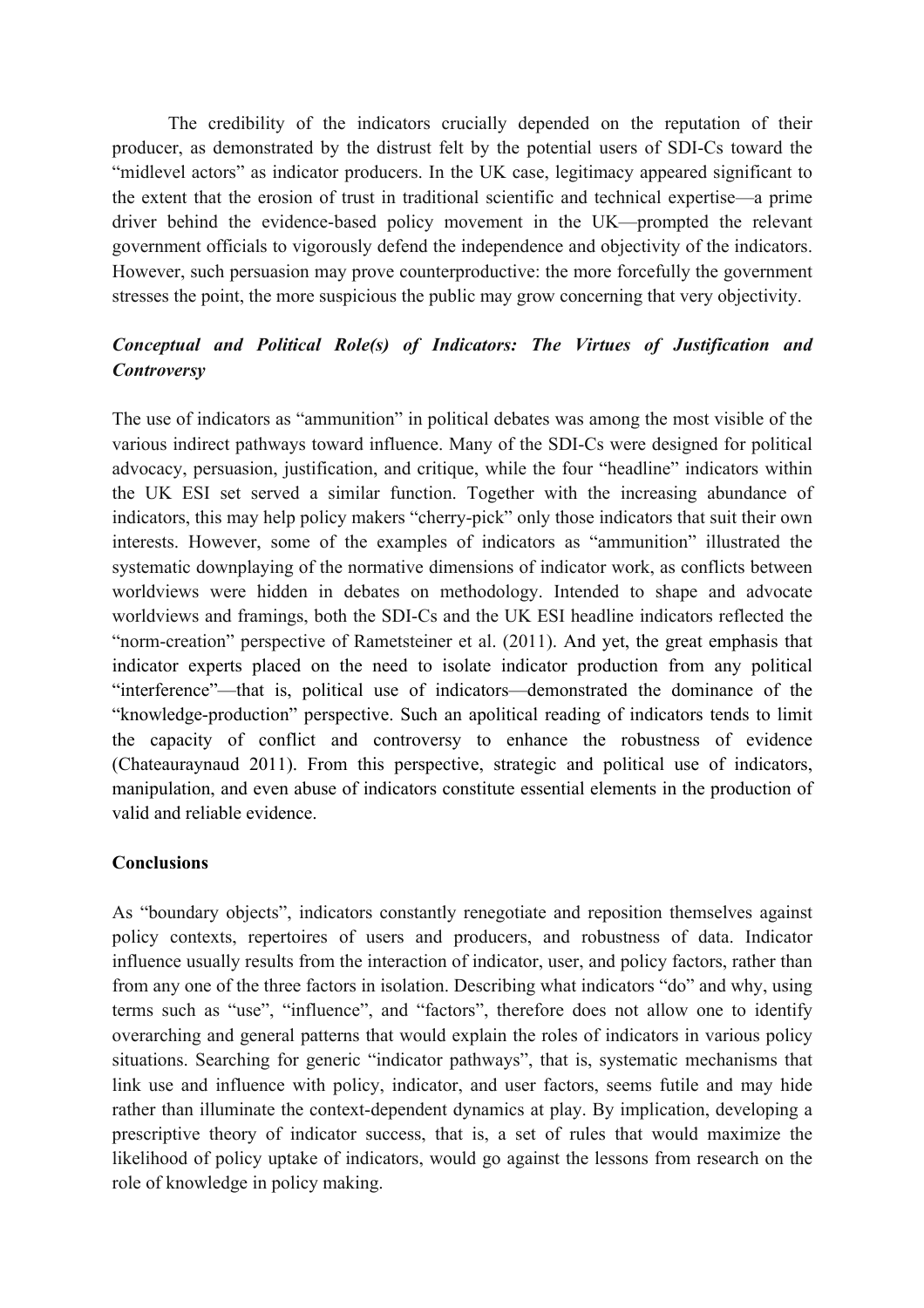However, the call for caution with regard to attempts at "engineering" the policy uptake of indicators does not warrant inaction. Instead, it should lead to constant negotiation among the policy actors in the spirit of "reflexive governance" (Beck 2006; Newig et al. 2008), which entails the idea that "thinking and acting with respect to an object of steering also affects the subject and its ability to steer" (Voss and Kemp 2006: 4). Enhancing the policy uptake of indicators would imply "politics of policy indicators", that is, doing not only politics with indicators, but explicitly addressing the politics inherent in the processes of indicator development, use, and influence.<sup>19</sup>

Such "politics of policy indicators" would also call into question the view, implicitly or explicitly endorsed by many of our informants, of reduction of ambiguity as an overarching objective for indicator work. In our case studies, indicators frequently failed as boundary objects, largely because of the mismatch between the different "repertoires". However, this draws attention to another recurrent problem in indicator work, namely, the systematic tendency of policy actors to drive toward closure of policy problems and framings instead of opening up perspectives and policy options (Stirling 2006). If boundary objects draw their strength precisely from their sufficiently vague and ambiguous identity, the reduction of ambiguity seems misguided, as it would indeed drive toward the "closing down" of decisions and perspectives by providing unambiguous answers to inherently intractable and multifaceted problems, thereby confining indicators to one and a single disciplinary perspective or "social world". Enhancing reflexivity would require opening up the debates and perspectives, highlighting the ambiguities, trade-offs, uncertainties, and conflicts between different perspectives and worldviews, and explicating rather than suppressing controversy as a distinct approach to "boundary work", helping make explicit the usually taken-for-granted framings underpinning the indicators in question.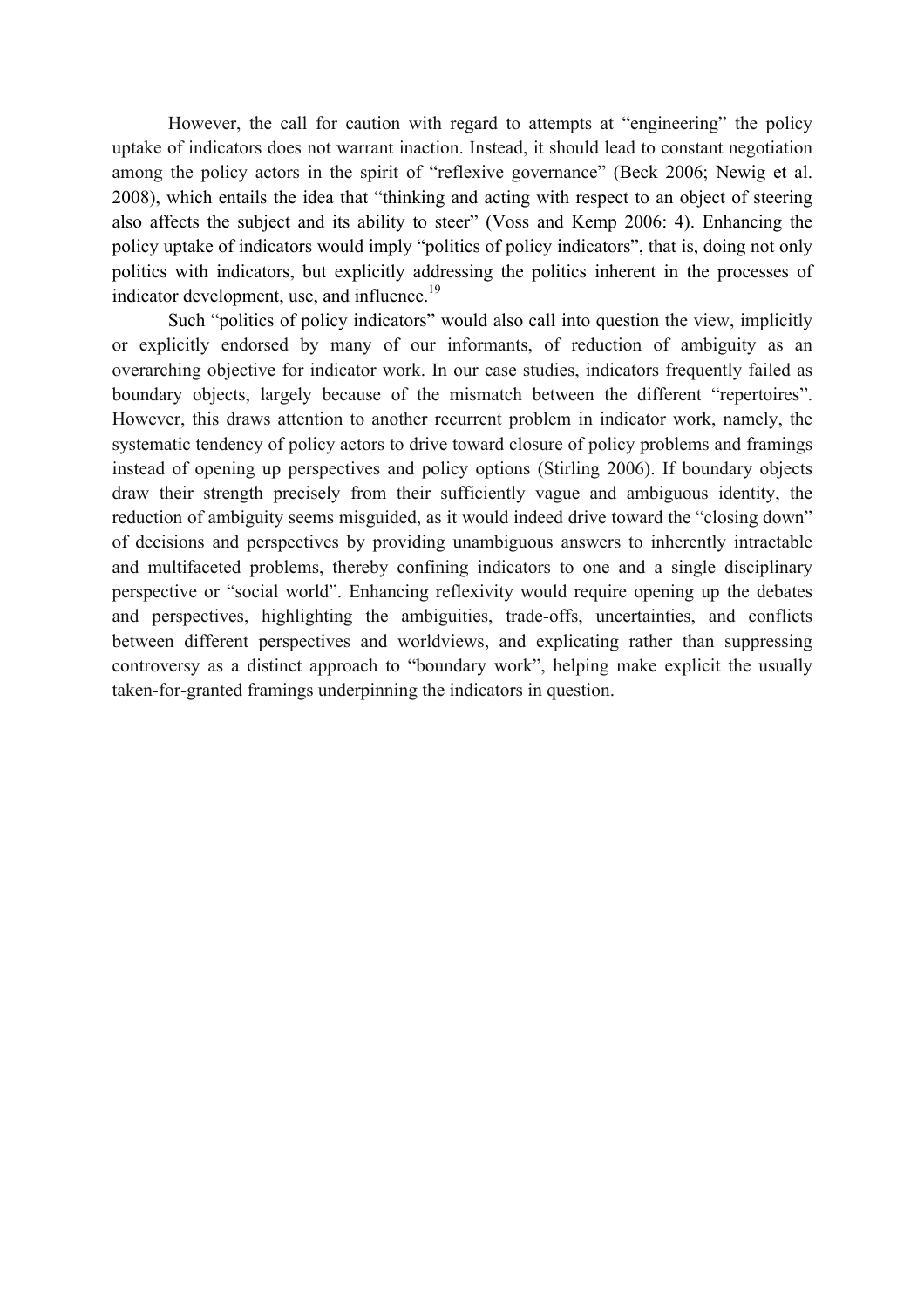# **Authors**

**Léa Sébastien** is assistant professor at Toulouse II University (France) in human geography and senior researcher at Geode CNRS research center. She finished her PhD on environmental governance in 2006 at the Ecole des Mines, France. Her favorite research themes are the studies of interactions between social relations and relations to nature, environmental negotiation, sustainable development indicators, and territorial governance. She has been involved in many European FP7 research projects dedicated to the study of policy use of indicators, such as POINT (Policy Influence of Indicators) and BRAINPOOL (Bringing Alternative Indicators into Policy). E-mail: lea.sebastien@univ-tlse2.fr

**Tom Bauler** is assistant professor at Université Libre de Bruxelles and chair of Environment and Economy. He teaches ecological economics, and his research focuses on the governance of alternative indicators for well-being, particularly on the dynamics of "beyond-GDP" indicators and the institutionalization of their policy agendas. He also conducts a series of research efforts on the "governance of transitions" from the perspective of grassroots innovations. His academic background includes a PhD in environmental sciences from the Université Libre de Bruxelles, an MA in economics from the Université Louis Pasteur (Strasbourg), and a postgraduate degree in science, technology and society from Ecole Polytechnique fédérale de Lausanne. In 2013, he was visiting research fellow to Harvard University's Science, Technology & Society program (headed by Sheila Jasanoff). Recent projects include POINT (Policy Influence of Indicators, FP7), BRAINPOOL (Bringing Alternative Indicators into Policy, FP7), and TRANSIT (Transformative Social Innovation Theory, FP7). E-mail: tbauler@ulb.ac.be

**Markku Lehtonen** is research fellow at the Science Policy Research Unit (SPRU), Sussex Energy Group, University of Sussex, and a visiting researcher at the Groupe de Sociologie Pragmatique et Réflexive (GSPR) at EHESS, Paris. His recent and current research has focused on the role of expertise in policy making, as well as governance, evaluation, and public controversies in energy policy (especially nuclear energy, radioactive waste management, and biofuels). E-mail: m.lehtonen@sussex.ac.uk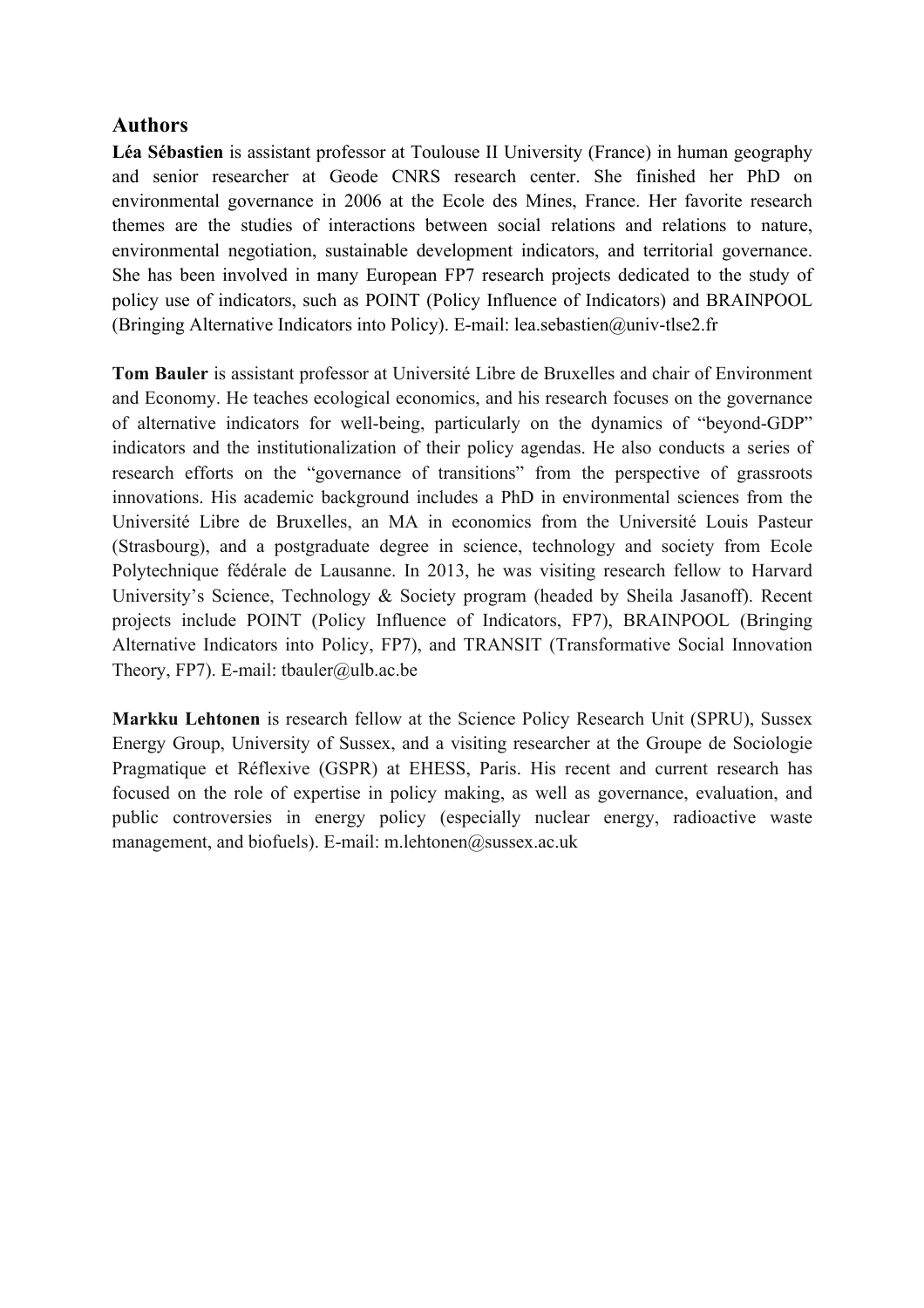| Appendix A: The 28 Supporting Indicators of the UK ESI Set, as Presented in the First |  |  |  |  |
|---------------------------------------------------------------------------------------|--|--|--|--|
| <b>ESI Publication (DTI 2004)</b>                                                     |  |  |  |  |

|                        | 1.1. Carbon dioxide emissions on an IPCC basis and measurement toward       |  |  |  |
|------------------------|-----------------------------------------------------------------------------|--|--|--|
| Low<br>Carbon          | targets                                                                     |  |  |  |
| <b>Economy</b>         | 1.2. Final energy consumption by sector                                     |  |  |  |
|                        | 1.3. Carbon dioxide emissions per unit of GDP                               |  |  |  |
|                        | 1.4. The energy ratio                                                       |  |  |  |
|                        | 1.5. Share of fuels contributing to primary energy supply, fossil fuel      |  |  |  |
|                        | dependency                                                                  |  |  |  |
|                        | 1.6. Proportion of electricity generated by renewables                      |  |  |  |
|                        | 1.7. Utilization of CHP capacity                                            |  |  |  |
|                        | 1.8. Energy consumption (intensity)                                         |  |  |  |
|                        | 1.9. Energy intensities for road passengers and freight                     |  |  |  |
|                        | 1.10. Specific energy consumption for households                            |  |  |  |
|                        | 1.11. Average new $CO2$ emissions                                           |  |  |  |
|                        | 2.1. Electricity-generating capacity, average load factor, and simultaneous |  |  |  |
| <b>Reliability</b>     | max load met for major power producers                                      |  |  |  |
|                        | 2.2. Gas capacity—maximum supply, maximum demand, and peak 1 in             |  |  |  |
|                        | 20 winter estimated demand                                                  |  |  |  |
|                        | 2.3. Security and availability of electricity supply for the average        |  |  |  |
|                        | customer                                                                    |  |  |  |
|                        | 2.4. Shares and diversity of fuels used for electricity generation          |  |  |  |
|                        | 2.5. Diversity of primary energy supply                                     |  |  |  |
|                        | 2.6. Diversity of oil imports                                               |  |  |  |
|                        | 2.7. Diversity of supply of primary fuels                                   |  |  |  |
|                        | 3.1. Changes in the productivity of the energy industries                   |  |  |  |
| <b>Competitiveness</b> | 3.2. Percentage of gross value added accounted for by energy expenditure    |  |  |  |
|                        | 3.3. Fuel prices indices for the industrial sector                          |  |  |  |
|                        | 3.4. Industrial gas prices within the EU and G7                             |  |  |  |
|                        | 3.5. Industrial electricity prices in the EU and G7                         |  |  |  |
|                        | 4.1. Total number of households in fuel poverty                             |  |  |  |
| <b>Fuel Poverty</b>    | 4.2. Trends in fuel poverty by severity                                     |  |  |  |
|                        | 4.3. SAP rating of households in the lowest 30 percent of income groups     |  |  |  |
|                        | and average SAP rating for England                                          |  |  |  |
|                        | 4.4. Fuel prices indices for the domestic sector                            |  |  |  |
|                        | 4.5. Fuel expenditure as a percentage of total expenditure by income        |  |  |  |
|                        | group                                                                       |  |  |  |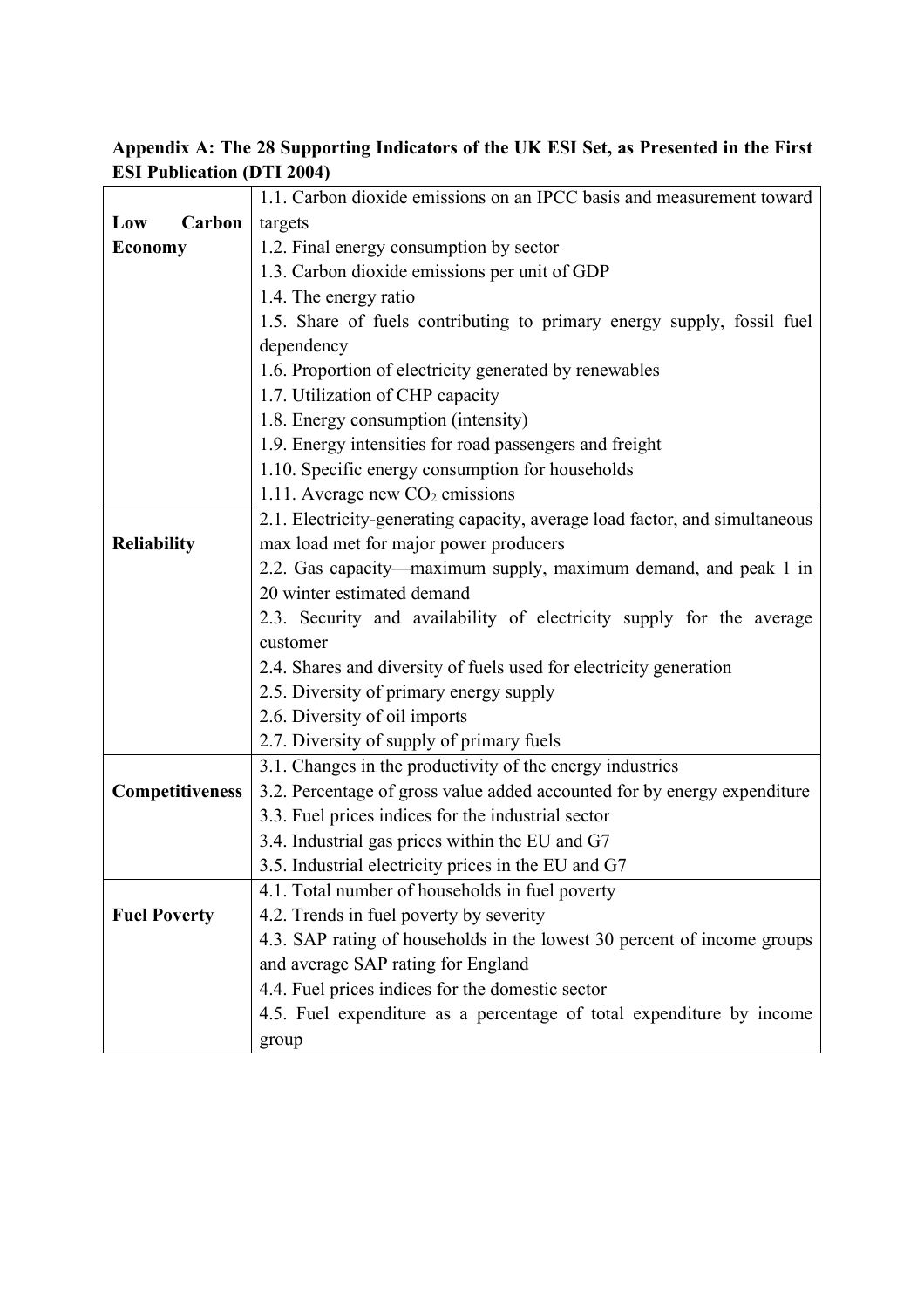# **References**

- Adelle, Camilla, Andrew Jordan, and John Turnpenny. 2012. "Proceeding in Parallel or Drifting Apart? A Systematic Review of Policy Appraisal Research and Practices." *Environment and Planning C: Government and Policy* 30 (3): 401–415.
- Amara, Nabil, Mathieu Ouimet, and Réjean Landry. 2004. "New Evidence on Instrumental, Conceptual, and Symbolic Utilization of University Research in Government Agencies." *Science Communication* 26 (1): 75–106.
- Bauler, Tom. 2012. "An Analytical Framework to Discuss the Usability of (Environmental) Indicators for Policy." *Ecological Indicators* 17: 38-45.
- Beck, Ulrich. 2006. "Reflexive Governance: Politics in the Global Risk Society." In *Reflexive Governance for Sustainable Development,* ed. Jan-Peter Voß, Dierk Bauknecht, and René Kemp, pp. 31–56. Cheltenham, UK: Edward Elgar.
- Beyer, Janice M., and Harrison M. Trice. 1982. "The Utilization Process: A Conceptual Framework and Synthesis of empirical Findings." *Administrative Science Quarterly*  $27(4)$ : 591-622.
- Bickerstaff, Karen, Irene Lorenzoni, Nick F. Pidgeon, Wouter Poortinga, and Peter Simmons. 2008. "Reframing Nuclear Power in the UK Energy Debate: Nuclear Power, Climate Change Mitigation and Radioactive Waste." *Public Understanding of Science* 17 (2): 145‒169.
- Boulanger, Paul-Marie. 2007. "Political Uses of Social Indicators: Overview and Application to Sustainable Development Indicators." *International Journal of Sustainable Development* 10 (1‒2): 14‒32.
- Chateauraynaud, Francis. 2011. *Argumenter dans un Champ de Forces: Essai de Balistique Sociologique*. Paris: Pétra.
- DTI. 2003. *Our Energy Future: Creating a Low Carbon Economy*. London: Department of Trade and Industry.
- DTI. 2004. *UK Energy Sector Indicators: A Supplement to the First Annual Report on the Energy White Paper "Our Energy Future: Creating a Low Carbon Economy."* London: Department of Trade and Industry.
- Forss, Kim, Claus C. Reubien, and Jerker Carlsson. 2002. "Process Use of Evaluations: Types of Use that Precede Lessons Learned and Feedback." *Evaluation* 8 (1): 29‒45.
- Gallopin, Gilberto C. 1996. "Environmental and Sustainability Indicators and the Concept of Situational Indicators: A Systems Approach." *Environmental Modelling and Assessment* 1 (3): 101–117.
- Gambetta, Diego. 1998. "'Claro!' An Essay on Discursive Machismo." In *Deliberative Democracy*, ed. John Elster, pp. 19–43. Cambridge: Cambridge University Press.
- Greenaway, John Robert, Steve Smith, and John Street. 1992. *Deciding factors in British politics: A case studies-approach.* London: Routledge.
- Grupp, Hariolf, and Torben Schubert. 2010. "Review and New Evidence on Composite Innovation Indicators for Evaluating National Performance." *Research Policy* 39 (1):  $67 - 78.$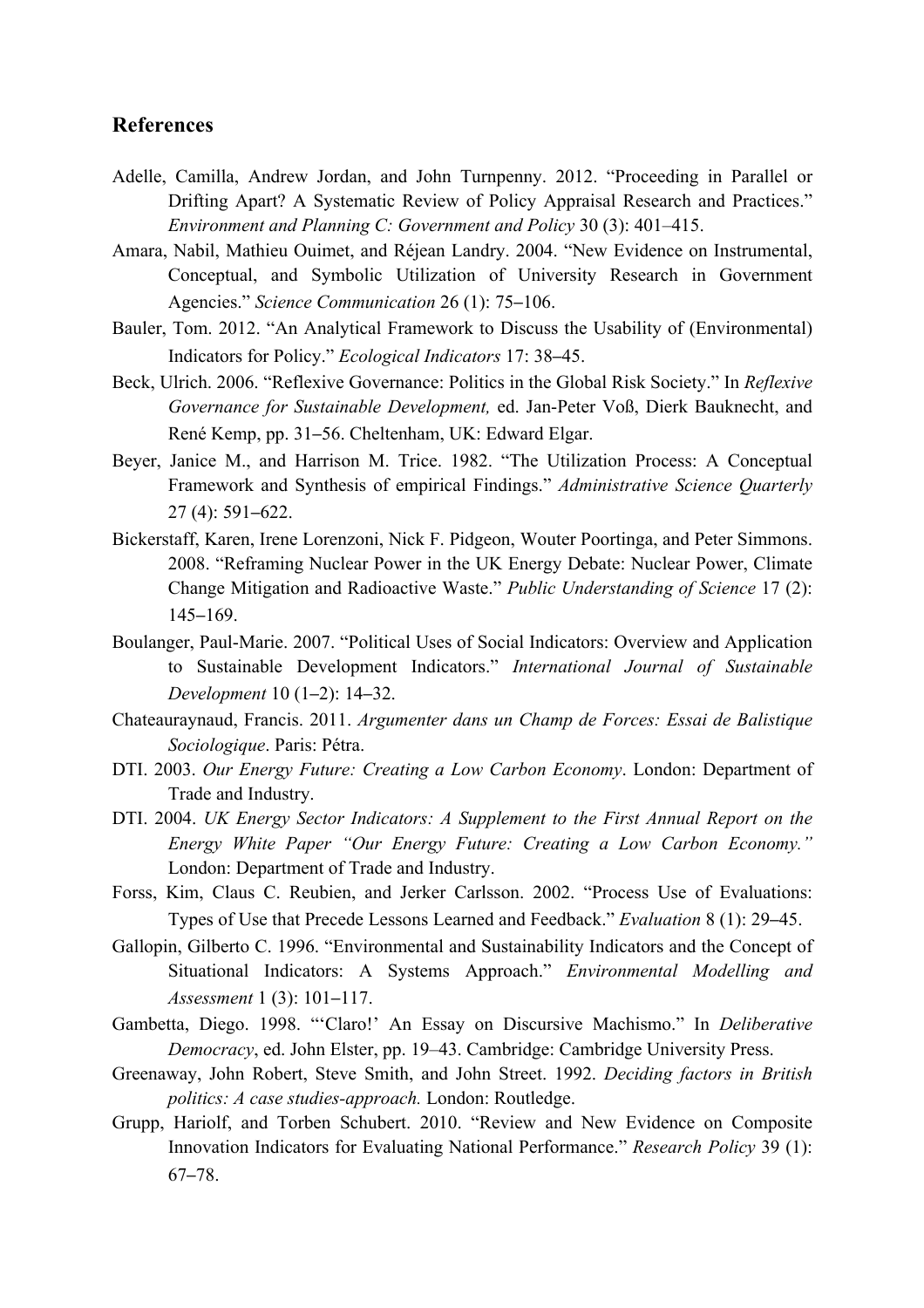- Gudmundsson, Henrik. 2003. "The Policy Use of Environmental Indicators: Learning from Evaluation Research." *Journal of Transdisciplinary Environmental Studies* 2 (2): 1– 12.
- Hardi, Peter, and Terrence Zdan. 1997. *Assessing Sustainable Development: Principles in Practice*. Winnipeg: International Institute for Sustainable Development.
- Henry, Gary T., and Melvin M. Mark. 2003. "Beyond Use: Understanding Evaluation's Influence on Attitudes and Actions." *American Journal of Evaluation* 24 (3): 293– 314.
- Hezri, Adnan A., and Stephen R. Dovers. 2006. "Sustainability Indicators, Policy, Governance: Issues for Ecological Economics." *Ecological Economics* 60 (1): 86–99.
- Hood, Christopher. 2007. "Public Service Management by Numbers: Why Does it Vary? Where Has it Come From? What Are the Gaps and the Puzzles." *Public Money & Management* 27 (2): 95-102.
- Jasanoff, Sheila. 1987. "Contested Boundaries in Policy-Relevant Science." *Social Studies of Science* 17 (2): 195–230.
- Knott, Jack, and Aron Wildavsky. 1980. "If Dissemination Is the Solution, What Is the Problem?" *Science Communication* 1 (4): 537–578.
- Lehtonen, Markku. 2005. "OECD Environmental Performance Review Programme: Accountability (f)or Learning?" *Evaluation* 11 (2): 169–188.
- MacKerron, Gordon. 2009. "Lessons from the UK on Urgency and Legitimacy in Energy Policymaking." In *Energy for the Future: A New Agenda*, ed. Ivan Scrase and Gordon MacKerron, pp. 76–88. London and New York: Palgrave Macmillan.
- McCool, Stephen F., and George H. Stankey. 2004. "Indicators of Sustainability: Challenges and Opportunities at the Interface of Science and Policy." *Environmental Management* 33 (3): 294–305
- Meul, Marijke, Frank Nevens, and Dirk Reheul. 2009. "Validating Sustainability Indicators: Focus on Ecological Aspects of Flemish Dairy Farms." *Ecological Indicators* 9 (2): 284–295.
- Mickwitz, Per, and Matti Melanen. 2009. "The Role of Co-Operation between Academia and Policymakers for the Development and Use of Sustainability Indicators: A Case from the Finnish Kymenlaakso Region." *Journal of Cleaner Production* 17 (12): 1086– 1100.
- Newig, Jens, Jan-Peter Voss, and Jochen Monstadt, eds. 2008. *Governance for Sustainable Development: Coping with Ambivalence, Uncertainty and Distributed Power.* Oxon, UK: Routledge.
- Ortega-Cerdà, Miquel. 2005. "Sustainability Indicators as Discursive Elements." Paper presented at the 6th International Conference of the European Society for Ecological Economics. Lisbon, 14-17 June 2005. http://www.google.fr/url?sa=t&rct=j&q=&esrc=s&source=web&cd=1&ved=0CDIQF jAA&url=http%3A%2F%2Fent-

consulting.com%2Fimages%2Fstories%2FENT%2Fpdf%2Farticles%2Findicators.pd f&ei=TVEpUc6sLZO6hAfcxIGYBA&usg=AFQjCNGQRLkahZdn1UwFypGSYXY pZ6woog&bvm=bv.42768644,d.ZG4&cad=rja (accessed 24 February 2013).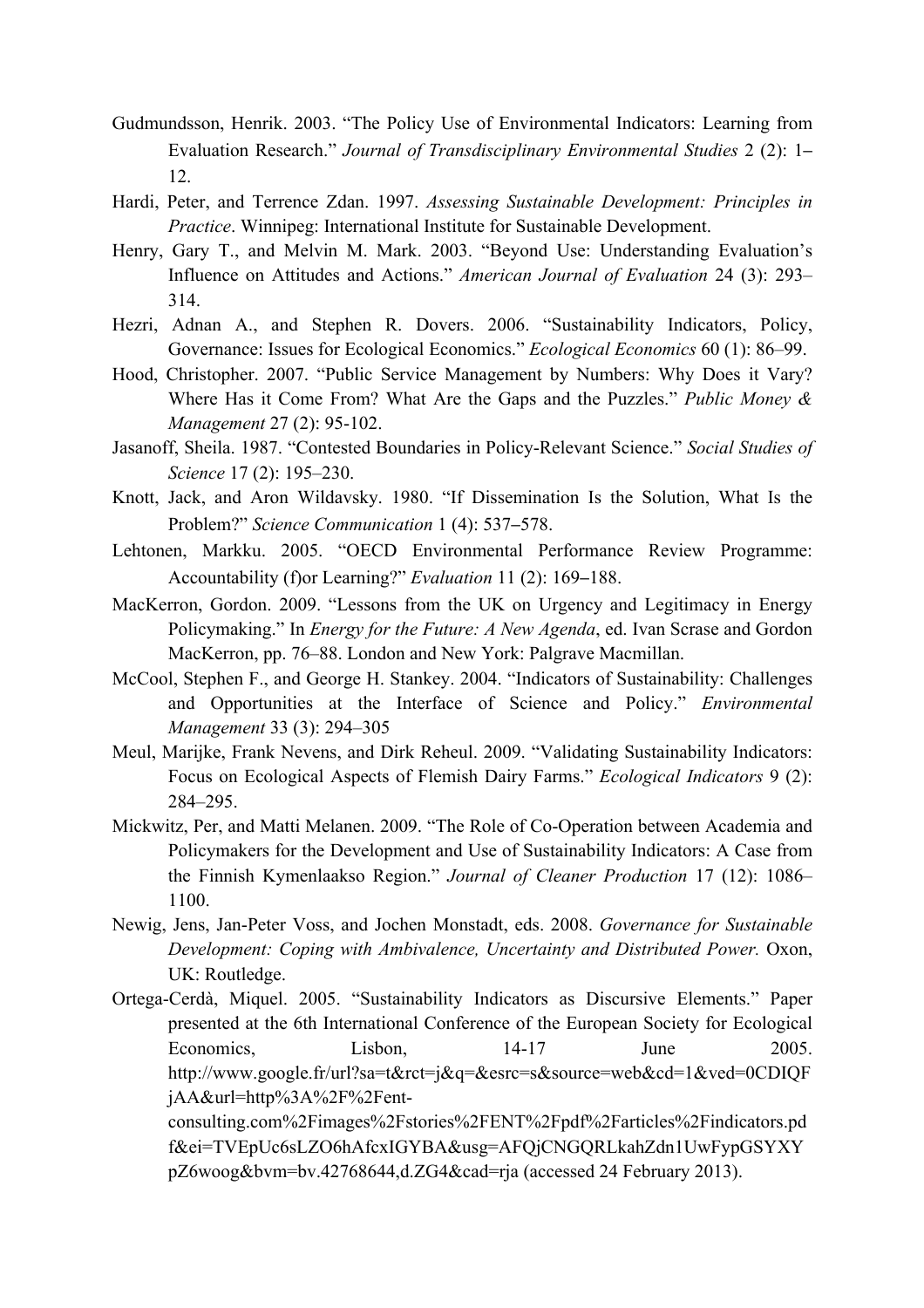- Owens, Susan, Tim Rayner, and Olivia Bina. 2004. "New Agendas for Appraisal: Reflections on Theory, Practice, and Research." *Environment and Planning A* 36 (11): 1943– 1959.
- Parris, Thomas M., and Robert W. Kates. 2003. "Characterizing and Measuring Sustainable Development." *Annual Review of Environmental Resources* 28 (13): 1–28.
- Patton, Michael Q. 1998. "Discovering Process Use." *Evaluation* 4 (2): 225–233.
- Pawson, Ray. 2006. *Evidence-Based Policy: A Realist Perspective*. London: Sage.
- Pintér, Lazlo., Peter Hardi, and Peter Bartelmus. 2005. *Indicators of Sustainable Development: Proposals for a Way Forward. Discussion Paper Prepared under a Consulting Agreement on behalf of the UN Division for Sustainable Development, UNDSD/EGM/ISD/2005/CRP.2*, PLACE: IISD – International Institute for Sustainable Development.
- Pregernig, Michael. 2000. "Putting Science into Practice: The Diffusion of Scientific Knowledge Exemplified by the Austrian 'Research Initiative Against Forest Decline." *Forest Policy and Economics* 1 (2): 165–176.
- Rametsteiner, Ewald, Helga Pülzl, Johanna Alkan-Olsson, and Pia Frederiksen. 2011. "Sustainability Indicator Development: Science or Political Negotiation?" *Ecological Indicators* 11 (1): 61–70.
- Rich, Robert F., and Cheol H. Oh. 2000. "Rationality and Use of Information in Policy Decisions: A Search for Alternatives." *Science Communication 22 (2)*: 173–211.
- Ritz, Karl, Helaina I. J. Black, Colin D. Campbell, Jim A. Harris, and Claire Wood. 2009. "Selecting Biological Indicators for Monitoring Soils: A Framework for Balancing Scientific and Technical Opinion to Assist Policy Development." *Ecological Indicators* 9 (6): 1212–1221.
- Rosenström, Ulla. 2002. "The Potential for the Use of Sustainable Development Indicators in Policy Making in Finland." *Futura* 21 (2): 19‒25.
- Rutledge, Ian, and Philip Wright. 2011. *UK Energy Policy and the End of Market Fundamentalism*. Oxford: Oxford University Press.
- Sabatier, Paul A. 1987. "Knowledge, Policy-Oriented Learning and Policy Change: An Advocacy Coalition Framework." *Knowledge: Creation, Diffusion, Utilisation* 8 (4): 649-692.
- Saltelli, Andrea, Jochen Jesinghaus, Anna Manca, Massimiliano Mascherini, Michela Nardo, and Michaela Saisana. 2010. "Indicators for Lisbon Post-2010: Business as Usual?" *JRC Scientific and Technical Reports*, JRC 57104, EUR 24280. Luxembourg: Office for Official Publications of the European Union.
- Sébastien, Léa, and Tom Bauler. 2010. "Is There a Real Demand for Composite Indicators for Sustainability?" Presentation at the International Conference of Ecological Economics, Oldenburg, Germany, 22-25 August 2010.
- Sébastien, Léa, and Tom Bauler. 2013. "Use and Influence of Composite Indicators for Sustainable Development at the EU-Level." *Ecological Indicators* 35: 3–12, 10.1016/j.ecolind.2013.04.014.
- Sonntag, Viki. 2010. "Designing Sustainability Indicator Frameworks for Information Flow: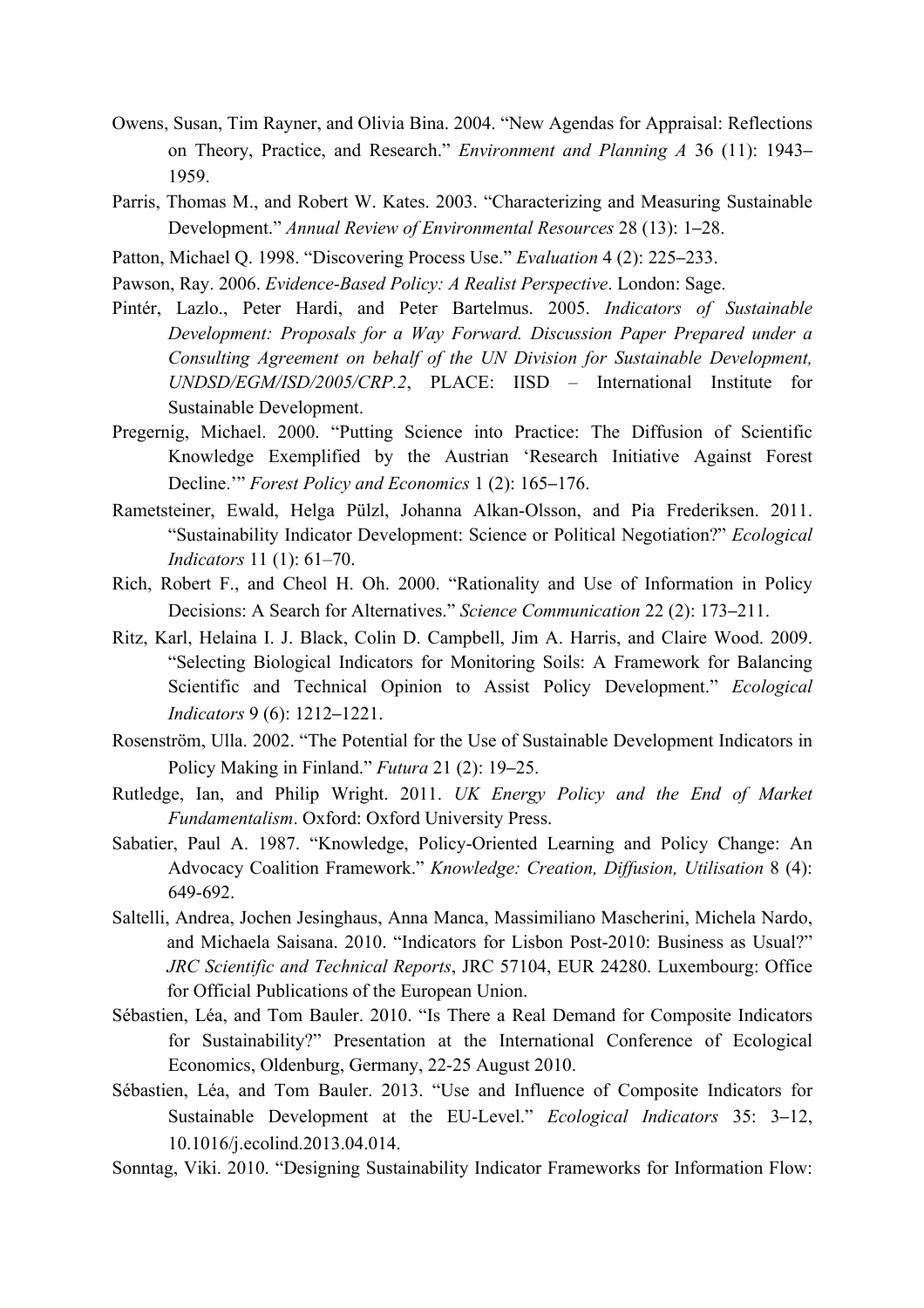A Case Study of B-Sustainable." *Applied Research in Quality of Life* 5 (4): 325–339.

- Star, Susan L. 2010. "This Is Not a Boundary Object: Reflections on the Origin of a Concept." *Science, Technology & Human Values* 35 (5): 601‒617.
- Stiglitz, Joseph E., Amartya Sen, and Jean-Paul Fitoussi. 2010. Mismeasuring Our Lives: Why GDP Doesn't Add Up. The Report by the Commission on the Measurement of Economic Performance and Social Progress. New York: New Press. Also available at http://www.stiglitz-sen-fitoussi.fr/documents/rapport\_anglais.pdf (accessed 8 August 2014).
- Stirling, Andrew. 2006. "Analysis, Participation and Power: Justification and Closure in Participatory Multi-Criteria Analysis." *Land Use Policy* 23 (1): 95–107.
- Turnhout, Esther. 2009. "The Effectiveness of Boundary Objects: The Case of Ecological Indicators." *Science and Public Polic*y 36 (5): 403–412.
- Turnpenny, John, Claudio M. Radaelli, Andrew Jordan, and Klaus Jacob. 2009. "The Policy and Politics of Policy Appraisal: Emerging Trends and New Directions." *Journal of European Public Policy* 16 (4): 640‒653.
- UKSA. 2009. *UK Energy Sector Indicators.* Produced by the Department of Energy and Climate Change. Assessment of compliance with the Code of Practice for Official Statistics. UK Statistics Authority, assessment report, 5 July.
- Valovirta, Ville. 2002. "Evaluation Utilization as Argumentation." *Evaluation* 8 (1): 60–80.
- van der Meer, Frans-Bauke. 1999. "Evaluation and the Social Construction of Impacts." *Evaluation* 5 (4): 387–406.
- Vedung, Evert. 1997. *Public Policy and Program Evaluation*. New Brunswick, NJ: Transaction Publishers.
- Voss, Jan-Peter, and René Kemp. 2006. "Sustainability and Reflexive Governance: Introduction." In *Reflexive Governance for Sustainable Development*, ed. Jan-Peter Voss, Dierk Bauknecht, and René Kemp, pp. 3‒28. Cheltenham, UK: Edward Elgar.
- Weiss, Carol H. 1977. "Research for Policy's Sake: The Enlightenment Function of Social Research." *Policy Analysis* 3 (4): 531‒545.
- Weiss, Carol H. 1999. "The Interface Between Evaluation and Public Policy." *Evaluation* 5  $(4)$ : 468–486.
- *YaleNews*. 2002. "Finland Ranks Highest in Environmental Index; U.S. Lags New Environmental Performance Study Complements Annual Sustainability Ranking." 1 February. http://news.yale.edu/2002/02/01/finland-ranks-highest-environmentalindex-us-lags-new-environmental-performance-study-com (accessed 23 February 2013).

#### **Notes**

 $1$  POINT received funding from the EU 7th Framework Programme on research under the grant agreement number 217207. For more information, see http://www.point-eufp7.info.

 $2$  Examples of such perceptions of indicators as objective measurement tools are easy to find in the literature. For instance, the developers of the Environmental Sustainability Index (ESI) argue that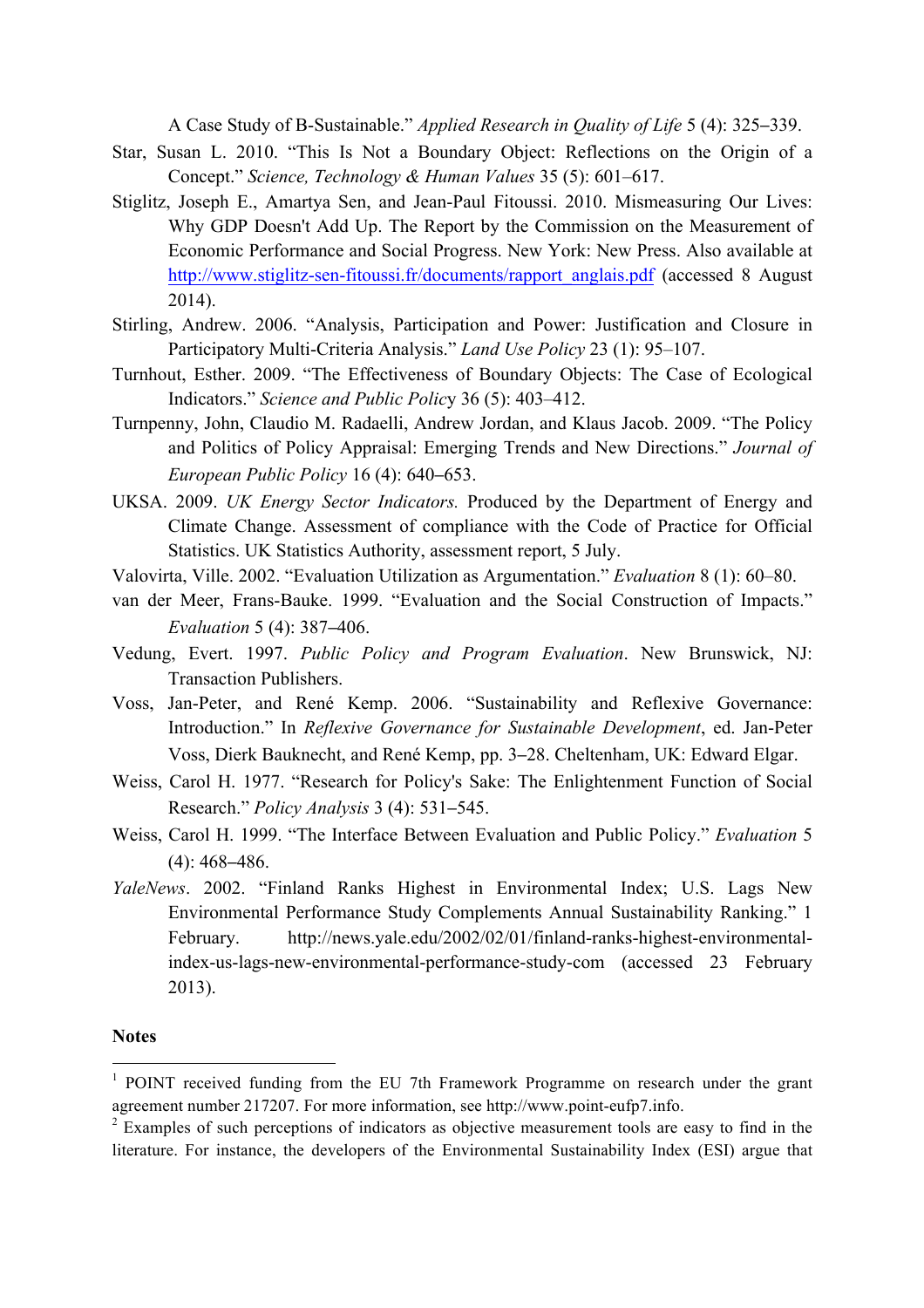"[t]he ESI moves us toward a more analytically *rigorous and data driven* approach to environmental decision making" (*YaleNews* 2002).

<u> Andrewski politika (za obrazu za obrazu za obrazu za obrazu za obrazu za obrazu za obrazu za obrazu za obrazu</u>

<sup>4</sup> Weiss (1999, 471) defines enlightenment as "the percolation of new information, ideas and perspectives into the arenas in which decisions are made."

 $<sup>5</sup>$  Including in particular the conventional determinants of the quality of scientific information such as</sup> *validity*, *reliability*, *specificity*, and s*ensitivity* to changes, but also more broadly aspects relating to the structuring of data, selection of the variables, weighting schemes, timeliness, robustness of the methodology, availability of accurate and appropriate data sources, methods of communication, construction, aggregation, and presentation of indicators.

<sup>6</sup> The term "user" hence denotes in our framework the full range of actors involved in the production and use of indicators, and not only the intended users.

 $\frac{7}{1}$  Twenty-four interviews were conducted within the direction of the European Environmental Agency, the Environmental Commission, DG officers (DG Environment, DG Research, DG Education, DG Internal market), and EUROSTAT experts.

<sup>8</sup> Such as the Sustainable Development Indicators working group within EUROSTAT (Luxemburg, 2009–2010); the OECD World Forum (Korea, 2009); the conference on Beyond GDP and Ecological Footprint (Brussels, 2009); and the EPIGOV (Environmental Policy Integration and Multi-Level Governance) final conference (Brussels, 2009).

 $9$  EU's growth strategy Europe 2020 (http://ec.europa.eu/europe2020/index en.htm); EU Sustainable Development Strategy (http://ec.europa.eu/environment/eussd/); EU's Beyond GDP initiative (http://ec.europa.eu/environment/beyond\_gdp/background\_en.html); indicators of the European Environmental Agency (http://www.eea.europa.eu/data-andmaps/indicators#c5= $&c7=$ all $&c0=10&&b$  start=0); and the EU environment-related indicators (http://ec.europa.eu/environment/indicators/index\_en.htm).

 $10$  As one interviewee put it, these steps in the indicator production and diffusion chain would be a "matter of choice made by one particular actor at one particular moment in time for no particular reason."

 $11$  In the area of composite indicators, the "Stiglitz report" (Stiglitz et al. 2010) certainly contributed to this tendency.

<sup>12</sup> Including the EU Sustainable Development Strategy, EU 2020, the Lisbon strategy, and the DG Environment indicators.

<sup>13</sup> Until 2007 the Department for Trade and Industry (DTI); from 2007 to 2008 the Department for Business, Enterprise, and Regulatory Reform (BERR); and from October 2008, the Department of Energy and Climate Change (DECC).

 $14$  About 115 individuals were contacted through e-mail, and a second and a third invitation were sent when necessary. The personal contacts of the Sussex Energy Group researchers were mobilized in order to maximize the likelihood of positive responses. Finally, only thirteen individuals participated in our workshop.

<sup>15</sup> Perhaps the main way in which some actors (e.g., fuel poverty action groups) use the ESIs is as background material for their own specific indicators, for project proposals, presentations, and the like. However, the actors usually update and adapt the government indicators for their own needs, instead of using them unmodified.

<sup>3</sup> Influence is therefore close to the concept of *portée* (in English, "reach" or "extension"), which Chateauraynaud (2011) employs to describe the role, status, and the actual strength of an argument in a public controversy.